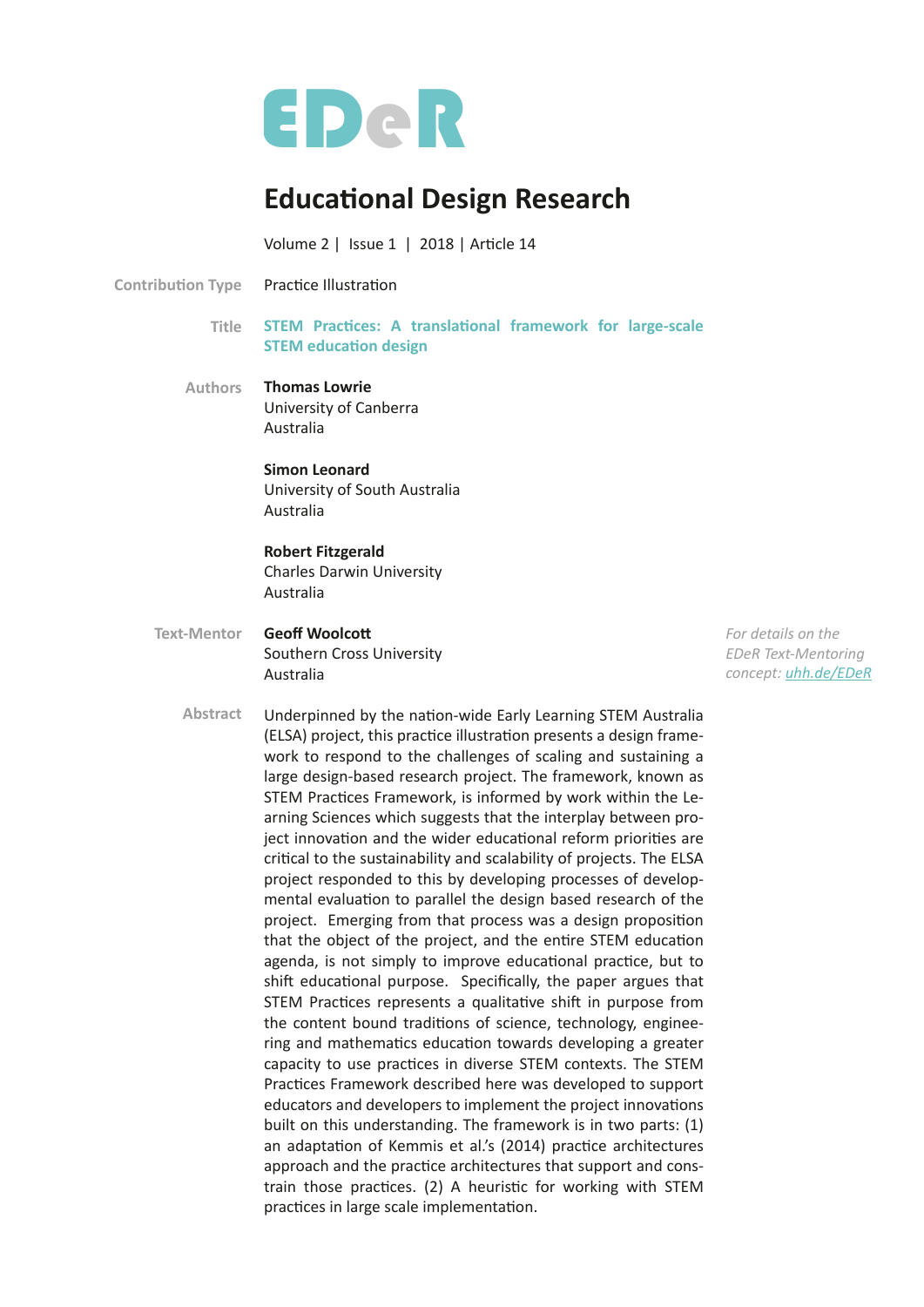design research developmental evaluation early years ELSA STEM STEM education design STEM practices framework **Keywords**

- [dx.doi.org/10.15460/eder.2.1.1243](http://dx.doi.org/10.15460/eder.2.1.1243) **DOI**
- Lowrie, T., Leonard, S. & Fitzgerald, R. (2018). STEM Practices: A translational framework for large-scale STEM education design. *EDeR - Educatonal Design Research, 2* (1), 1-20.[htp://dx.doi.](http://dx.doi.org/10.15460/eder.2.1.1243) [org/10.15460/eder.2.1.1243](http://dx.doi.org/10.15460/eder.2.1.1243) **Citaton**

Creative Commons - Attribution 4.0 International (CC BY 4.0) **Licence Details**

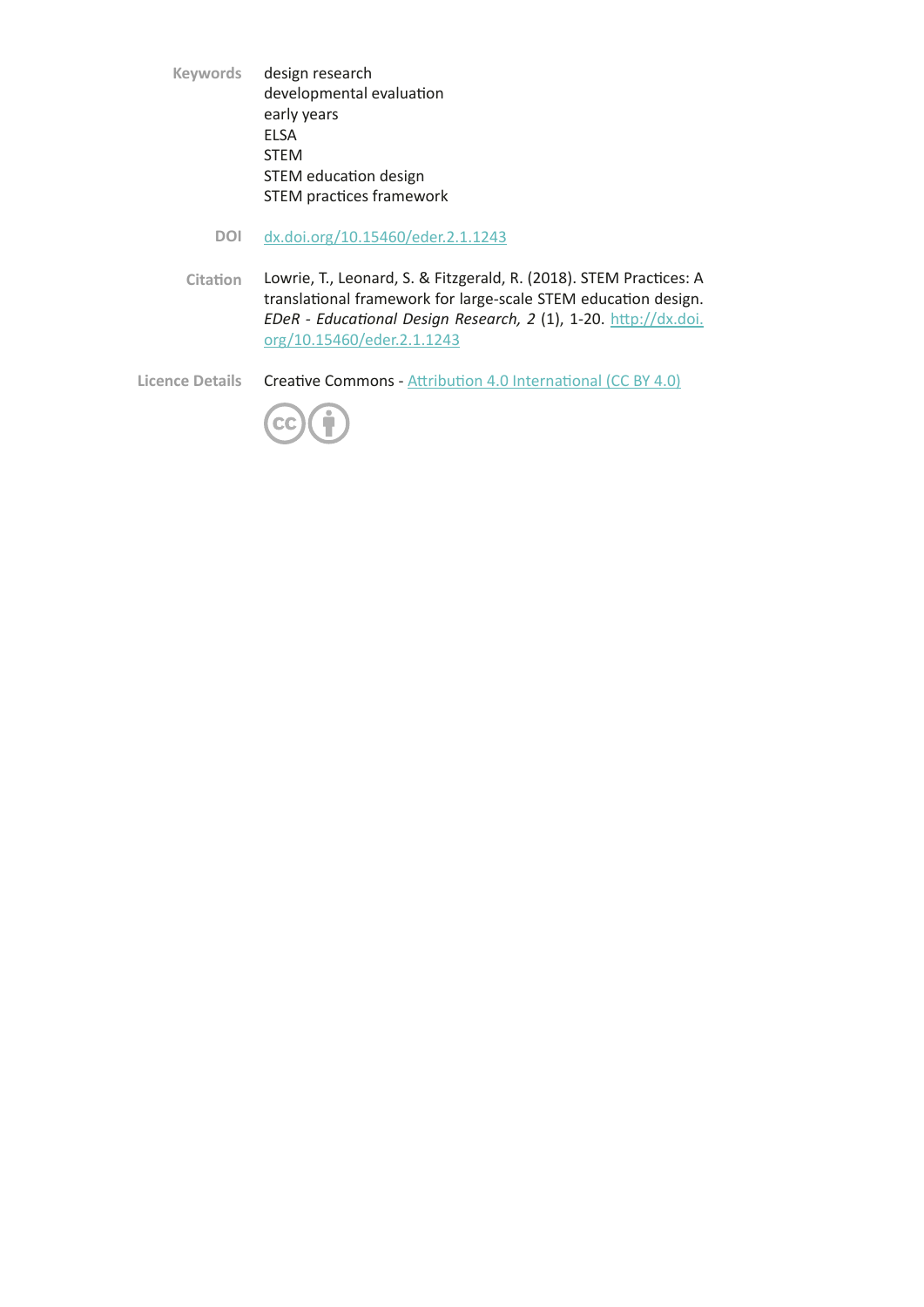## **STEM Practices: A translational framework for large-scale STEM education design**

Thomas Lowrie | Simon Leonard | Robert Fitzgerald

#### **Introduction 1.0**

"As researchers, we [the Learning Sciences] have developed rich understandings of how technology can foster learning in specialized situations; we now need to develop knowledge about widespread appropriation and use of cognitively oriented technologies by school and school systems as part of real-world reform efforts" (Fishman, Marx, Blumenfeld, Krajcik, & Soloway, 2004, p. 45).

The Learning Sciences emerged as a distinct field in the 1990s, driven by a need to move learning research out of the laboratory and into "real-world" learning environments. The stock-in-trade work that quickly developed, and which still dominates the field, has been design-based research projects centred on specifc educational innovations. This work has gone on under different names such as 'design experiments' (Cobb, Confrey, & diSessa, 2003) and 'educatonal design research' (Richter & Allert, 2017). Early in the life of the stll nascent feld, researchers found that despite the move into real world settings, translation and impact remained a challenge (Blumenfeld, Fishman, Krajcik, Marx, & Soloway, 2000; Coburn, 2003; Fishman et al., 2004). More than a decade on, and notwithstanding the growing diversity of interest and approaches within the feld (Yoon & Hmelo-Silver, 2017), it is apparent that the challenge of translation has not been resolved and that it remains difficult to bring the innovative work within the Learning Sciences to scale, or even to sustain it at pilot sites once introductory projects are completed (Sarama & Clements, In Press; Sotiriou, Riviou, Cherouvis, Chelioti, & Bogner, 2016; Stanford et al., 2017).

Reporting from within a nation-wide design-research project called Early Learning STEM Australia (ELSA), this paper continues the discussion of the propagation and scaling of design research interventions. It does so particularly noting the importance of the interplay between innovation and wider educational reform efforts noted by Fishman et al. (2004). ELSA is an important context for this discussion as, even in pilot, the innovations within the projects are being trialled on a very large scale. At the time of writing this paper, we were working in 100 early learning centres spread across every state in Australia. The project connected with 300 educators and over 1700 children. Scale is an important component of the project because the design brief from the government required a tight alignment between the design work of the project and a wider policy agenda right from the outset. Due to its scale and deep entanglement with reform, the project demanded a translation and implementation stance from a much earlier stage than might typically be expected when

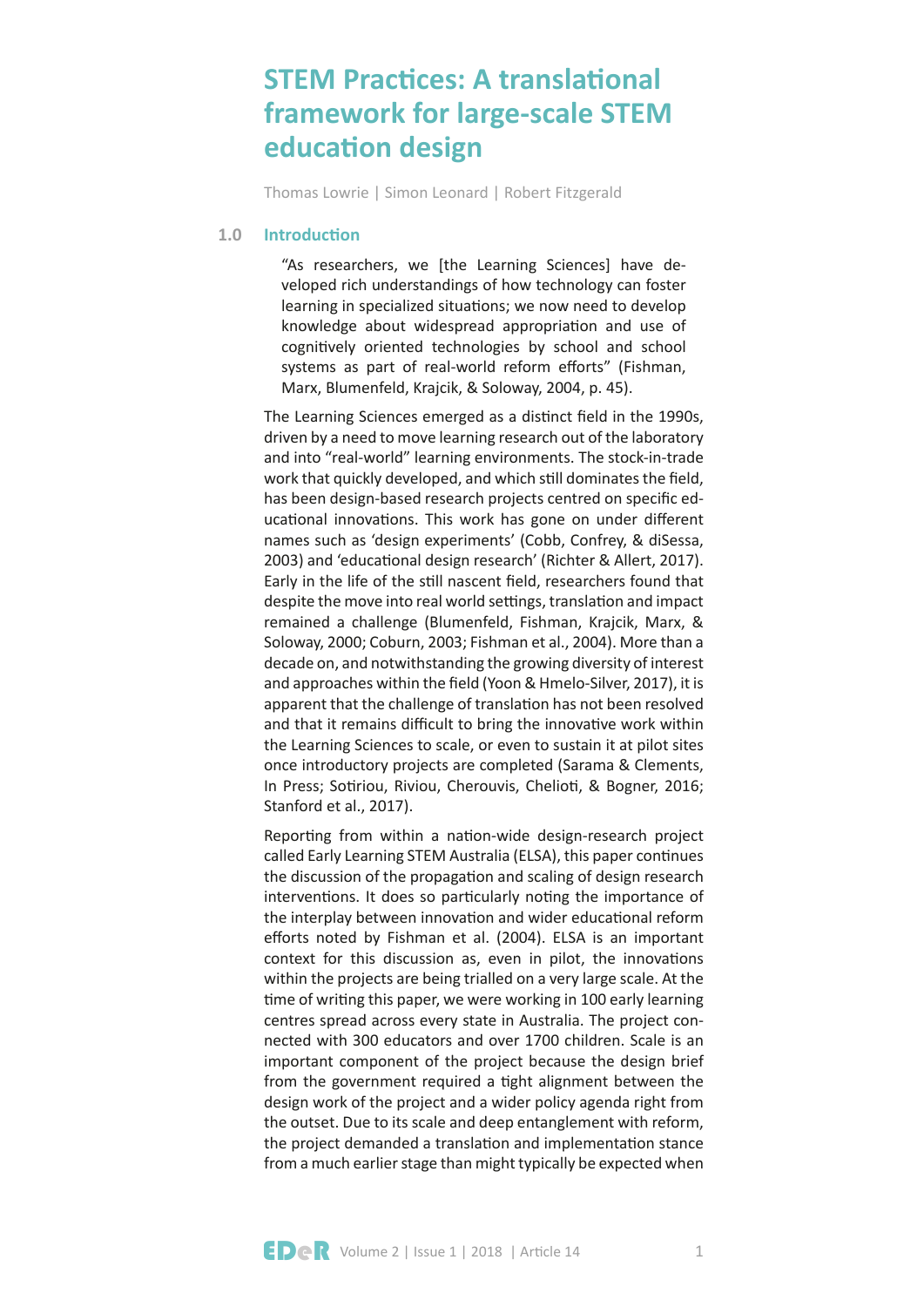undertaking design-research. In responding to this requirement, the ELSA project has strengthened the use of *developmental evaluation* (Patton, 1994) to widen its design considerations. In doing so, it demonstrates the value of drawing upon multiple methods to expand the design vision before zooming in on the core design experiment (Clements, 2008; Yoon & Hmelo-Silver, 2017).

The major contribution of this illustration of practice is the description of the STEM Practices Framework, which has been developed using processes of co-design (Briton, 2017) and developmental evaluation (Leonard, Fitzgerald, & Riordan, 2016) to support the translational stance of the ELSA project. The framework is being used within the ELSA project both to inform the design work and as a basis for professional learning with the hundreds of educators who are implementing learning experiences during the project. It is ofered here as an example of how socio-cultural theory can support the scaling of educational innovation. The paper is offered in order to begin a discussion on the merits of using socio-cultural approaches as a means of going to scale with educational design research. At the time of writing, the utility of the approach is largely conjecture. It has made sense in our design sessions but there is a clear need for further research, and indeed for the development of research methods, both in this project and others.

The framework we offer here is an adaptation of the *practice architectures* approach of Kemmis et al. (2014). It develops from our fndings in the early design process of ELSA that the major debates in the STEM Education literature around approaches such as the integration of science, technology engineering and mathematics (English, King, & Smeed, 2017) and making 'real world' connections (see for example Asunda & Mativo, 2017; Newhouse 2017) were not particularly useful for early learning design. This positon was heavily informed by previous research by our group fnding that even with older students (11-12 year olds) establishing meaningful realistic understandings of real world problems in group rather than individual situation is extremely challenging in practice (Lowrie, 2011). It is an attempt to find a more "useful" theoretical structure as the basis for design.

A principle on which the framework is based is that large scale interventions arrive in the middle of educational environments that are already underway and must recognize that they cannot demand a "clean" starting point. STEM Practices is a framework for engaging with the ongoing narrative of educational environments *per medias res*, or "through the middle of things". It is developed with an awareness that the environments educational designers and researchers work with have their own history and culture before the intervention and that they will carry on in complex and unpredictable ways after the project. To this end, the paper will also present the heuristic version of the framework that is intended to be adaptable in the vast variety of contexts that the ELSA project engages. Before describing the STEM practice framework or its heuristic form, however, the paper will begin with an outline the project and policy context of the design research work from which the framework emerged.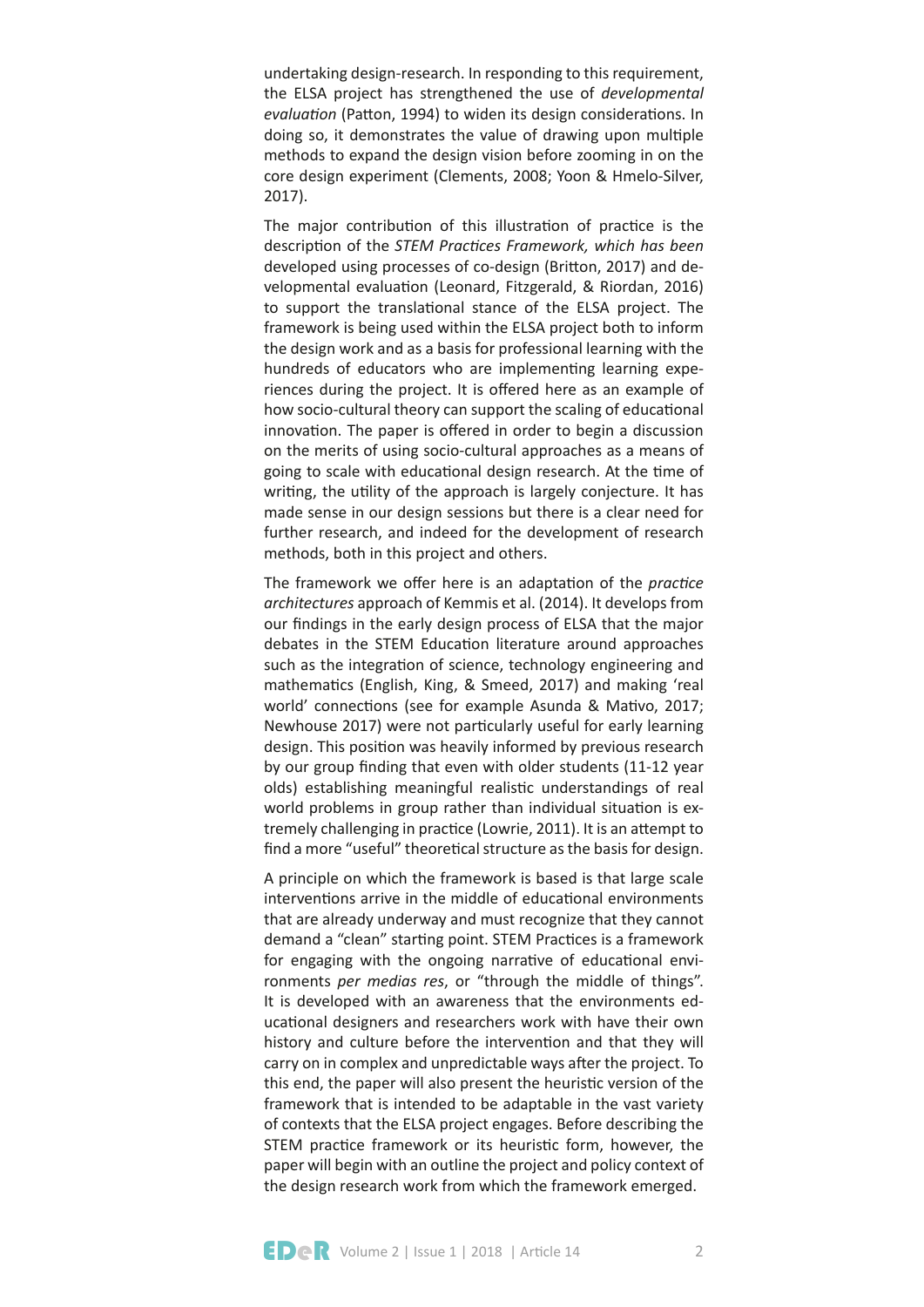#### **Learning through design 2.0**

The STEM Practices Framework described in the later part of this paper emerged from the design process of the Early Learning STEM Australia project. It is an example of how design-based research can contribute both to questions of practice and questions of theory. This first section of the paper sets out this design-research trajectory.

#### **Early Learning STEM Australia (ELSA) 2.1**

ELSA is a design research project commissioned by the Australian Government. As described in the call for tenders, the "ELSA pilot programme is designed to specifcally inspire curiosity and engagement in STEM concepts in preschool children." The project requires the development and piloting of four "highly engaging early learning apps" for digital tablet devices such as the *Apple iPad* or *Samsung Galaxy* Tab to be used in early learning centres such as preschools. The project also requires the development of a support app and professional development for educators in those settings, and for an app for families of the children.

The intention of ELSA's technological intervention is to support educators and provide them with new and enhanced ways to engage children in STEM learning. The apps are specifcally *not* intended to provide stand-alone activities but rather to support play-based learning consistent with both the Australian model for early years learning (*Belonging, being and becoming: The early years learning framework for Australia,* 2009) and with the cognitvely oriented designs long espoused in the Learning Sciences (Bransford, Brown, & Cocking, 1999).

Intended by Government as a natonal program to be used in all early learning settings across the country, ELSA is a very large project even in pilot. The pilot involves trials at 100 early learning sites spread across all of Australia's states and territories. The sampling methodology employed ensures the inclusion of metropolitan, regional and remote sites and that the sites involved cater to communities reflecting Australia's cultural and socio economic diversity. The sites selected also refect the structural diversity found in Australia's early learning environment in which patterns of attendance and levels of staffing qualifications can vary greatly. The ELSA project has not simply moved out of the controlled environs of the laboratory, it has actively sought out virtually every source of complexity available.

The project was initally developed as a large design experiment (Cobb et al., 2003) and has established processes of iteratve codesign with educatonal researchers, app developers and practicing early learning teachers and educators. The parameters of ELSA, however, do not allow the typical design-based research trajectory starting with a relatively small-scale proof-of-concept phase. Rather, as a conditon of contract, the project must move to substantial scale in the pilot phase, and then to national adoption within a few years. Notably, ELSA is also not attempting innovation within a well-established curriculum as there has been little to no official curriculum development or tradition in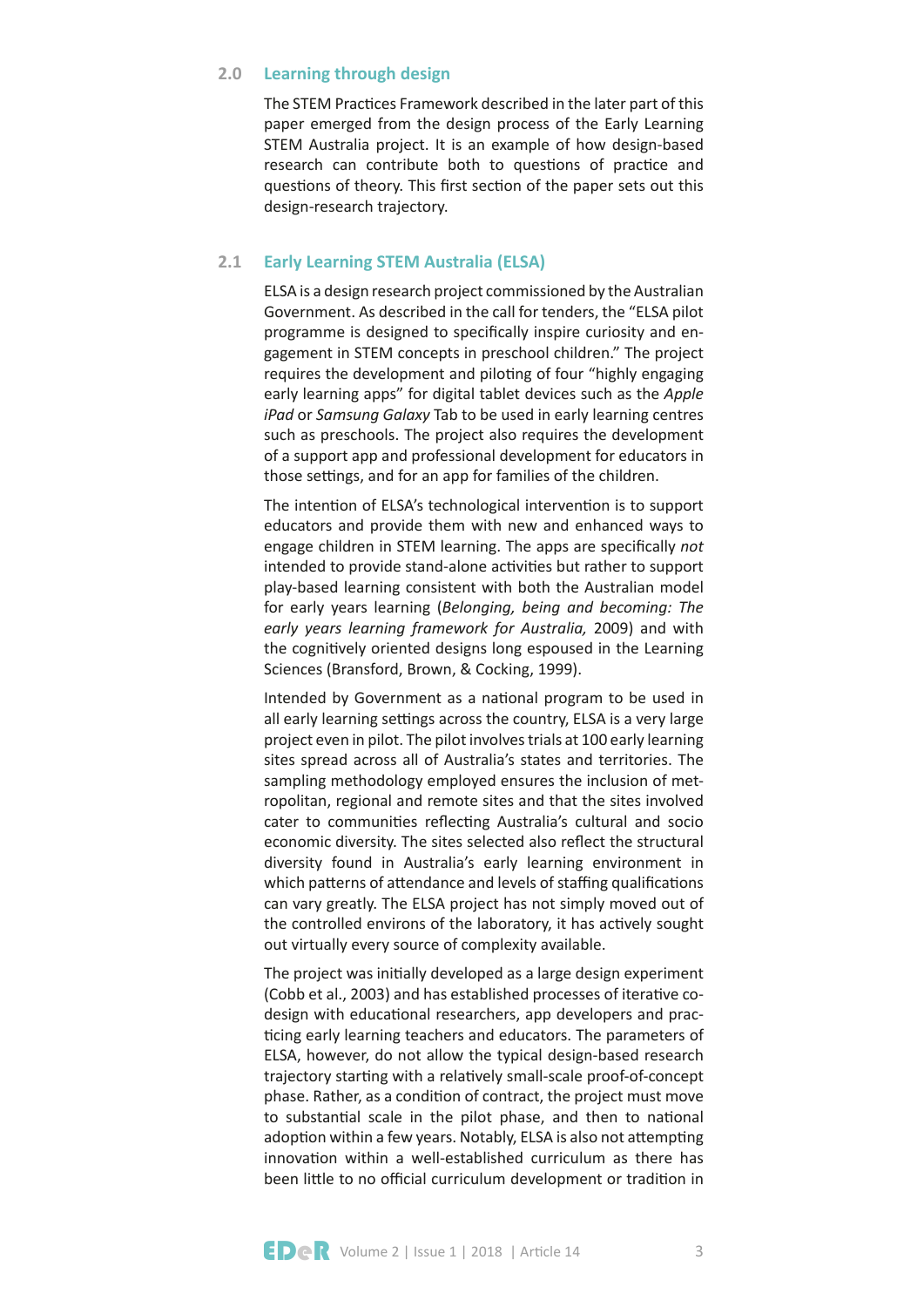Australian early years learning. As these parameters have been engaged, the methodology of the project has evolved to draw on other established research methods such as developmental curriculum evaluaton (Clements, 2007).

The catalyst for this methodological evolution was the initial design challenge of supporting several hundred teachers and educators to implement the pilot phase of the project when interaction between those teachers and the project team would be very limited;  $1$  and when so few of those teachers and educators would have any formal training or experience in STEM beyond work in pre-numeracy. These are the challenges of translation and implementaton that typically either come later in the life of projects such as this, or are simply never atempted (Stanford et al., 2017).

#### **Designing for early translaton and implementaton 2.2**

ELSA began with a series of design workshops that brought together experts in science, mathematics, technology and early learning; a highly accomplished app development team; practicing teachers; experts from Australia's leading science centre; and science communications professionals with backgrounds in radio and television production. This team sought to establish a design process by which to choose a set of learning activities which were appropriate for the learning environments of the pre school year, and which could be enhanced by the use of a tablet device.

The early ideation process undertaken by this group quickly produced dozens of activity ideas, largely adopted or adapted from our collective educational and communications experiences. The educational purpose and merit of these activities were immediately obvious to the experts within the room, although there was some debate about the developmental appropriateness of some activities, and the extent to which certain activities supported the "open-ended" learning that quickly emerged as a tacit objective. Two major issues emerged in this early ideation process. The first was around a need for clarity on what was "STEM", as opposed to the recycling of science and mathematics activities that was clearly occurring in the process. The second, particularly raised by the practicing teachers, was that the familiarity with the learning approaches and content quickly assumed by our expert team was probably not available in most early learning settings.

With the project's need to work at scale in mind, the issue of teacher knowledge and understanding took priority. The design team called for a research review on the support of teachers in the translation and implementation of educational innovation. The review quickly made it apparent that this is a complex task that remains a source of signifcant debate. Bereiter (2014), for example, has argued powerfully for the need to support the development of *principled practice knowledge* (PPK) – essentially a set of design principles to guide educational practice, giving teachers both the "know how" and the "know why". Janssen,

<sup>&</sup>lt;sup>1</sup> "Educator" is used in the Australian early learning context to describe a worker who may or may not be a fully qualified teacher. They typically hold a sub-degree qualification, work under the direction of a degree-qualified teacher, and are the largest part of the early learning workforce.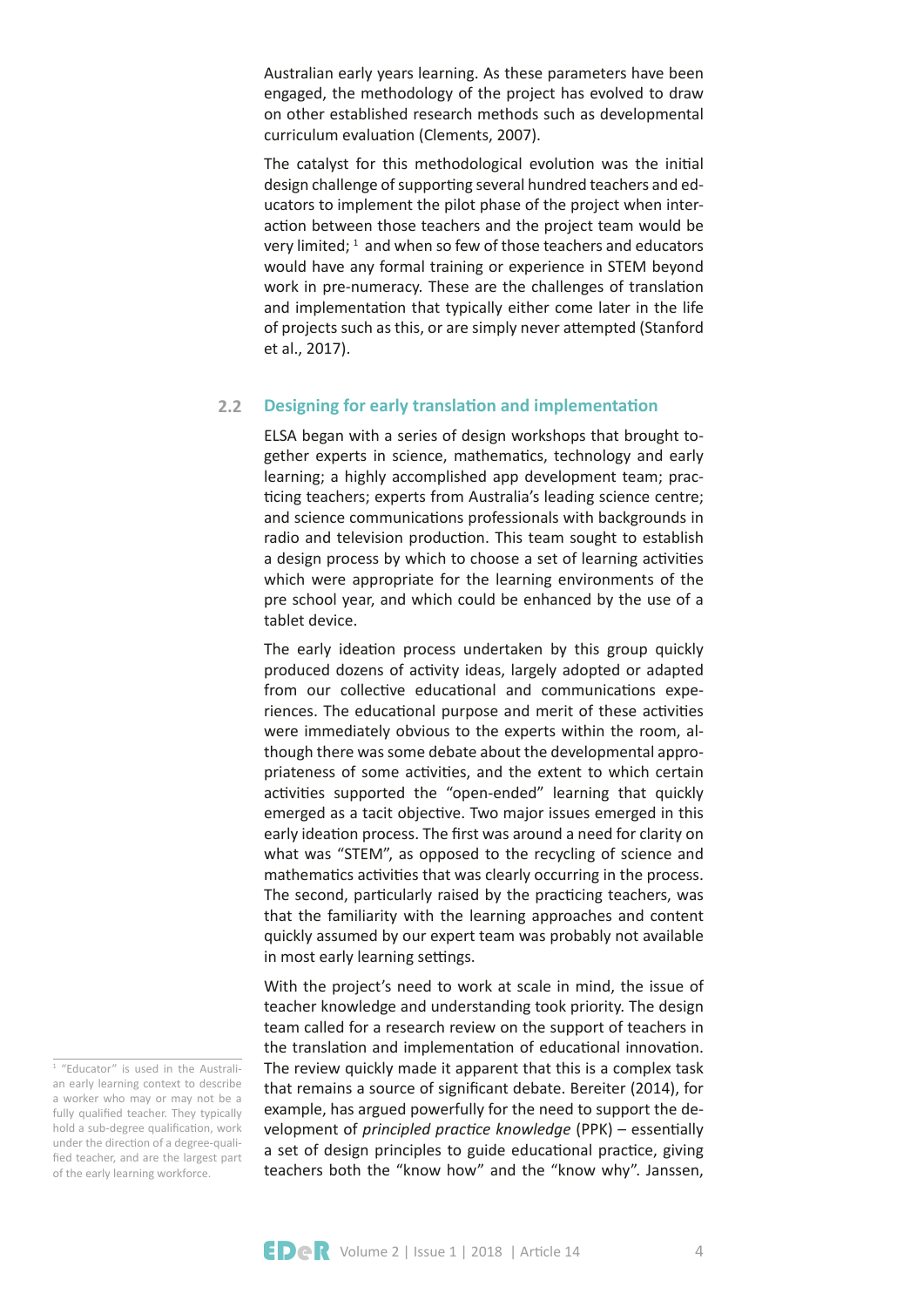Westbroek, and Doyle (2015), however, contend that Bereiter's formulation of PPK lacks the specification that professional designers and teachers require in real world settings. Their argument is that changes to practice come at a high cost in time and cognitve demand, and that teachers will only make the investment required when there are clear and discernible returns on that investment. They advocate instead for the use of "fast and frugal heuristics". In mounting this argument, Janssen et al. point to research suggestng that professionals in complex real-world settings do not make decisions by carefully weighing alternatives, but rather through heuristics or procedures that allow them to ignore a lot of available information (Gigerenzer & Gaissmaier, 2011).

The arguments put by Janssen et al. (2015) reflect the concerns of the researchers such as Fishman et al. (2004) and Kelly, Baek, Lesh, and Bannan-Ritland (2008) in their demonstrations that in recent decades, political forces have pushed teaching practice away from the cognitively rich approaches promoted by the Learning Sciences. The resulting argument for design-based *implementaton research* (DBIR, Penuel, Fishman, Cheng, & Sabelli, 2011) that is, design-based research that also systematically includes a concern for the impact of systemic reform on practice, is compelling and has influenced the work of the ELSA design research team. In thinking from this perspective, however, it became apparent that the systemic reform and politcal processes that formed the context of the ELSA project was not only the neoliberal reforms to teacher practice that the researchers cited above were referring to and which have been well explored in other education literature (see for example Ball, 2003; Connell, 2013; Leonard & Roberts, 2016). Through design considerations of options such as PPK or fast and frugal heuristics, it became clear that the "know why" could not be left out of the support provided to teachers in the ELSA project. This was evident because of the first challenge we had identified of clearly differentiating STEM from the subjects that form its acronym.

At this stage, it was apparent that the initial approach to the project based on design experiments was not sufficient to meet the project objectives. Through tacit agreement within the group, the work had taken on the character of developmental evaluation (Leonard et al., 2016; Patton, 2015) so that approach was explicitly adopted. Developed by Patton (1994) developmental evaluation departs only slightly from the more familiar formative evaluation approach in that it starts even earlier in the life of a project. In doing so, it brings an evaluative stance to the determination of the very objectives of the project and provides frameworks for the development of joint understandings of those goals and their elaborations. While ELSA had begun with a clear and apparently straight forward objective of app development, the work of the project had, by necessity, moved into a broad consideraton of the goals of STEM. Notwithstanding the above, it should be noted that the app development team were very practiced in agile methods for rapid prototyping of ideas and products and found this approach very consistent with their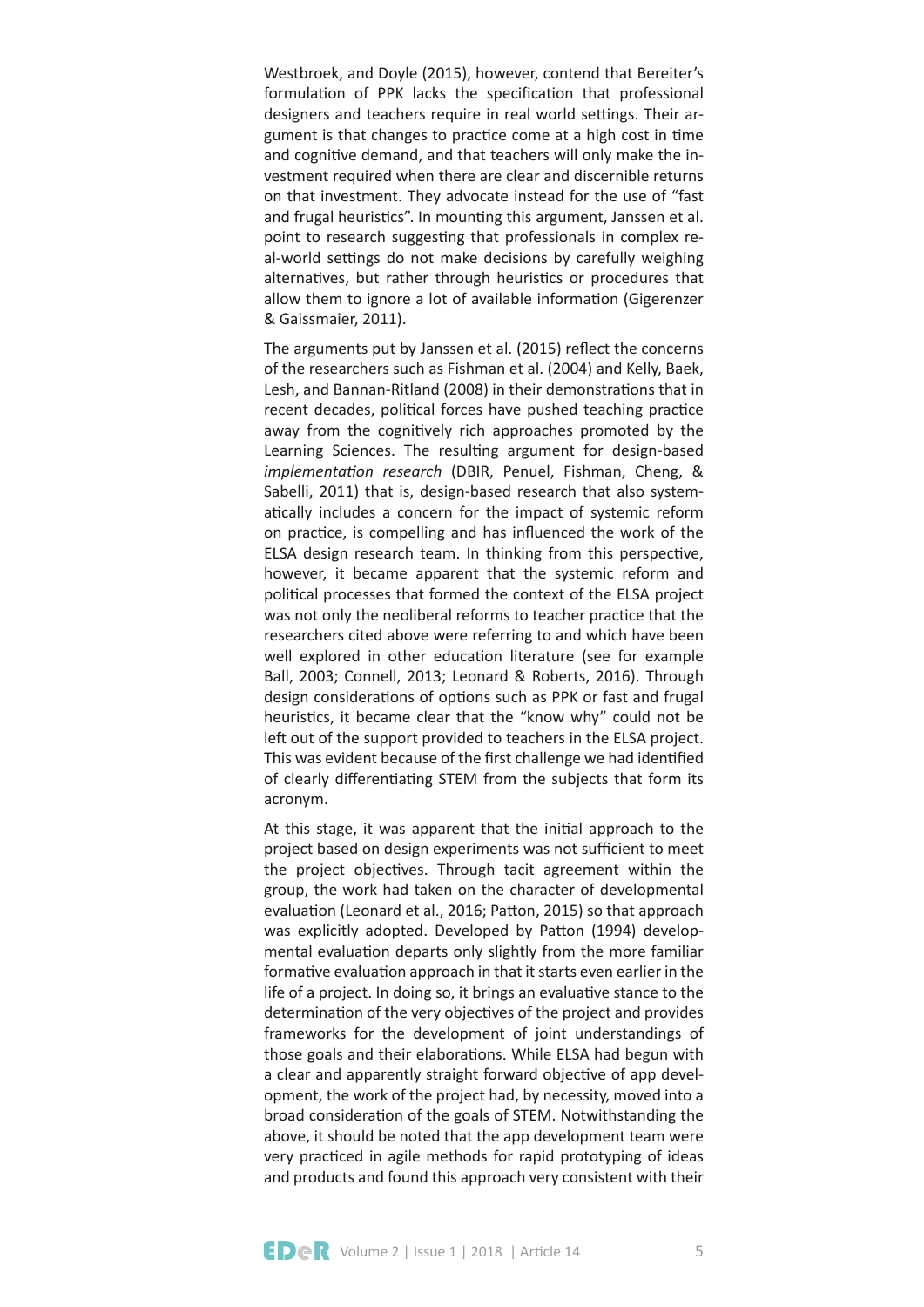work practices. The team called for a widening of literature review on STEM to support the re-evaluaton of the project objectives.

#### **STEM as reform 2.3**

"Learning by doing" has a long tradition in education in the wider sciences, and has been given a renewed impetus with the emergence of actvites such as the *maker spaces* (Sheridan et al., 2014). Given our team's advocacy for an active and embodied learning design, there was a certain pleasure in the realization of our own team's learning, which arose through the design of support for teachers and educators. That learning, it must be said, came via the frustration of numerous design failures. Through reflexive analysis of these failures, we came to see STEM not simply as an object for design, but as a reform initiative. This learning from within the design process was a key step in the development of the framework described later in this paper.

While STEM is an acronym derived from four connected disciplines, in our refexive view, the policy discourse around STEM makes it clear that it represents an agenda beyond fnding pedagogic efficiencies. ELSA, for example, has been commissioned as an initiative under the Australian Government's Science and Innovation Agenda (Commonwealth of Australia - Department of the Prime Minister and Cabinet, 2015). This agenda in turn is part of a broader policy suite seeking to make Australia a

"science nation... in which science is woven, not only into our classrooms, but also into our boardrooms, our workplaces and our living rooms, as one of the building blocks of our prosperity" (Commonwealth of Australia, 2015, p. iii).

Australia is not alone in positoning this expansive vision of science, increasingly under the banner of STEM in the educational context, as a basis for its future economic well being. Indeed, Australia has largely borrowed the policy discourse from Europe (Rocard et al., 2007) and the United States (Commitee on STEM Education, 2013), as have many other nations (Marginson, Tytler, Freeman, & Roberts, 2013; OECD, 2014). However, with a historical reliance on primary production and an industry policy discourse that positions the national research ecology as high in knowledge development but low in translation and commercialization (Carter, 2017; Davidson & Potts, 2016), the idea of STEM education seems to have had particular resonance in the Australian context – although a similar resonance can be found, for example, in Canada (Science Technology and Innovation Council, 2013). It is notable that in the policy suite from which ELSA emerges, STEM is explicitly part of a policy strategy seeking to address issues such as Australia being ranked last among OECD nations for business-academia collaboration and the fact that it is slipping on the rankings in the Global Innovation Index (Commonwealth of Australia - Department of the Prime Minister and Cabinet, 2015). In other words, in the Australian policy context, STEM is not simply an approach to improving science, mathe-

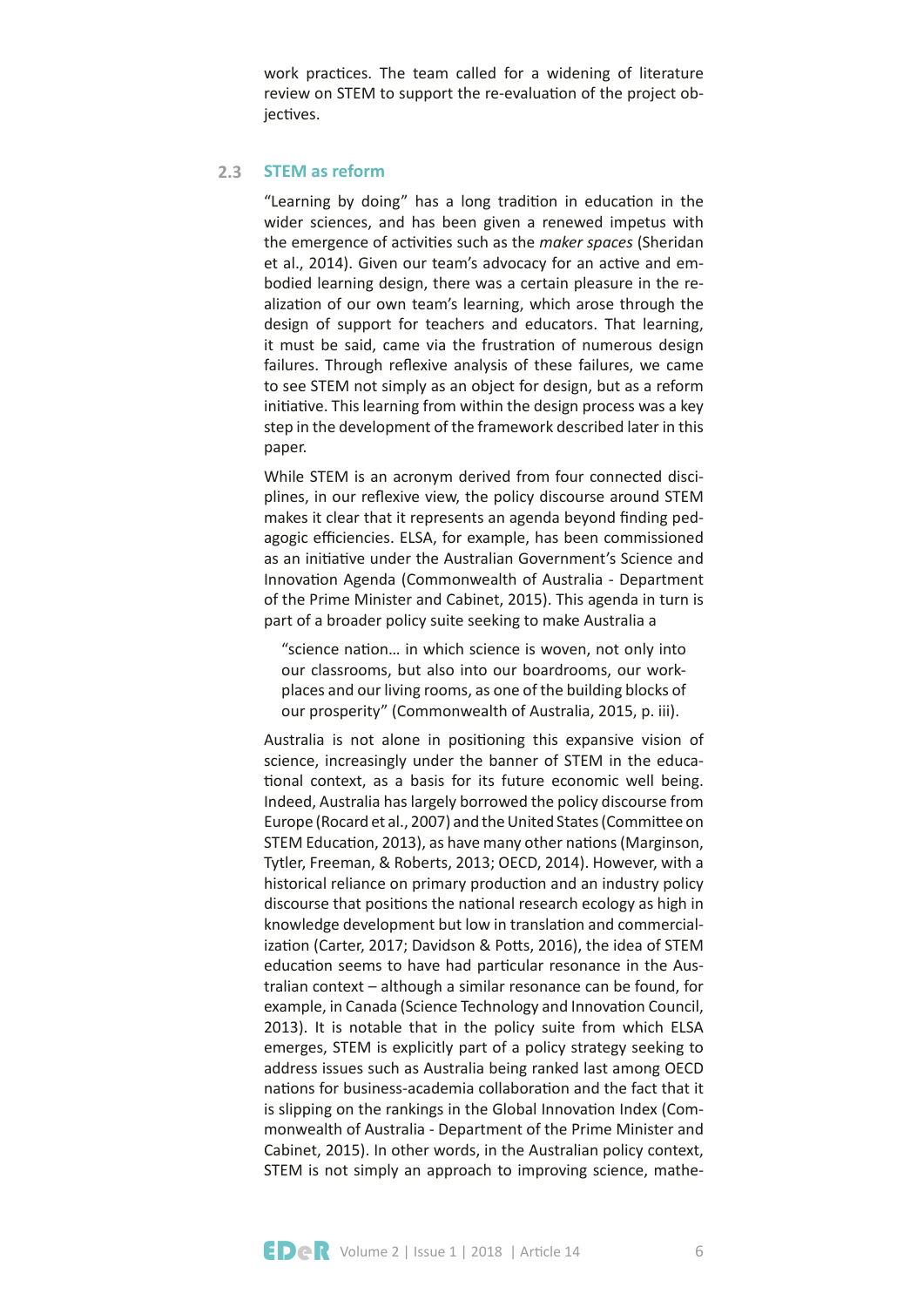matics and technology education. Rather, it is a fundamental repositioning of the goals and objectives of formal education to better support national innovation.

Through the evaluatve engagement with this scholarship, the design research team concluded that we could not support the implementaton of the project across the 100 pilot sites through the deployment of simple heuristics alone. This is because the idea of STEM has emerged from economic and industry policy and has been poorly specified for education. The ELSA project brief to "inspire curiosity and engagement in STEM concepts" is itself an example of this. In Australia, STEM has not yet been included in the official curriculum apparatus, so what makes something a "STEM" concept as opposed to a science concept or a mathematics concept is not immediately clear to educators without a signifcant engagement beyond the tools and systems of standard practice. Even with such an investment, teachers, educators and educatonal designers will encounter diverse ideas and opinions on what STEM should be and look like (English, 2017).

#### **Reforming the heuristics of STEM education 2.4**

Emerging from the refexive analysis of a developmental evaluation process, our argument and design premise is that STEM is a policy discourse from beyond the world of "educaton". STEM is not a continuation of science, technology, engineering and mathematics education traditions. Rather it represents a point of discontinuity, of society asking for a qualitative change in the objectives of education undertaken in the domain of the sciences. Given this policy discourse, the dominant heuristics that have emerged for educational designers and teachers  $-$  "integrate disciplinary learning" and "connect to the real world"  $-$  are insufficient. They are inadequate as they do not draw from a broadly understood or well specifed curriculum. STEM, we contend, points to a diferent set of "fast and frugal" ideas that are specifed only in the most general of terms, even within their original economic and industry policy discourse, through imprecise phrases such as "changing skills needs in the labour market" (see for example Education Council, 2015; Office of the Chief Scientist, 2014; PwC Australia, 2015). In response, the design work of the ELSA team expanded. It was recognized that to implement the project, we would need to move beyond ideas like disciplinary integration and develop a new sense of "STEM in the world" not fully available in the antecedent subjects of science, technology, engineering and mathematics with their deep content bound history.

The proposition that the design heuristics of integration and real-world connection are inadequate finds support in the literature on educational designs in STEM. These twin heuristics make intuitve sense, but it is not clear that they are leading to powerful, sustainable and scalable designs. The arguments that the integrated approach is leading to a reduction in disciplinary strength (English, 2017; Honey, Pearson, & Schweingruber, 2014) for example, poses signifcant challenges for the viability of the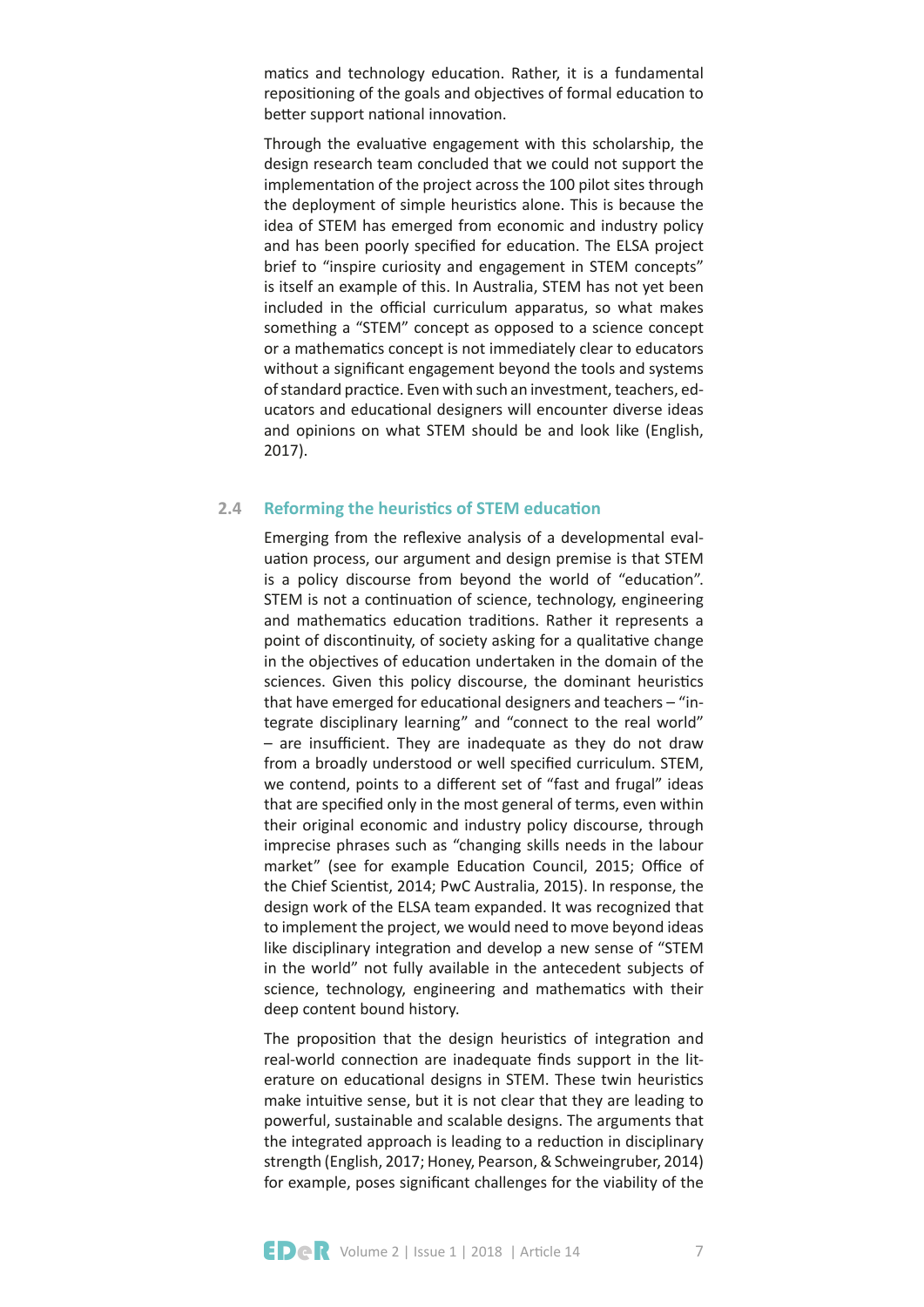entire STEM project. As we have noted, STEM education design does not occur in a vacuum. In Australia, as in most places, it takes place within a schooling system that valorises content bound disciplinary knowledge through instruments such as exam systems and university entrance procedures. Educational approaches that seem to erode the knowledge forms which are so richly rewarded within the formal education system are not likely to be implemented in a sustainable fashion.

Resultng from the need to maintain strong discipline-based content, STEM is largely being implemented as an additonal activity alongside continuing classes in at least science and mathematics. Reviews of these additional activities find that mathematics and engineering are often and increasingly neglected in "integrated" designs, largely in favour of technology (English, 2016). That is, the object of curriculum design has become the use of a particular technology such as robotics or 3D printing, with a tacit assumption, based more on hope than design, that the engagement will improve learning across all areas of STEM. There is evidence to suggest that this hope is misplaced with relevant studies showing, at best, mixed results (see for example Selcen Guzey, Harwell, Moreno, Peralta, & Moore, 2017).

The weak design outcomes built on the integration heuristic are not surprising, as successful integration across subject and discipline traditons can be shown to require extensive tme and resources (Becker & Kyungsuk, 2011; Shernoff, Sinha, Bressler, & Ginsburg, 2017) and, critcally, depend heavily on the understandings of integration of the teachers and school leaders involved (Becker & Kyungsuk, 2011; Clark & Ernst, 2009). It is apparent that strong integrated design requires the development of a strategic approach to implementaton (Kelley & Knowles, 2016) and a strong, shared understanding of the goals of the integration. The framework proposed in this paper is providing the basis for a more strategic implementation within the ELSA project.

The other "go to" heuristic of  $STEM$  – the principle that learning should connect to the "real world" – also needs a rethink in how it is realized in implementation. The ELSA design team agree with, and strongly advocate for, the basic principle of authentic learning, but our contention is that the poorly theorized understandings of what makes educational activity authentic has led to very thin learning designs. We note, for example, the fndings of Aydeniz, Baksa, and Skinner (2011) whose study of a scientific "apprenticeship" program for high school students did develop the participants competency in experimental methods, but had limited impact on their deeper understanding of the nature and value of science. This study is typical of a common interpretation of the real-world heuristic as "the real-world practice of scientists/engineers" (see for example Costa, 2017; Newhouse, 2017). In this case, the students will indeed use mathematics and technology in their scientific inquiries just as real scientists do, and their attention may be drawn to this. However, the design has an implicit assumption that the purpose of the activity is

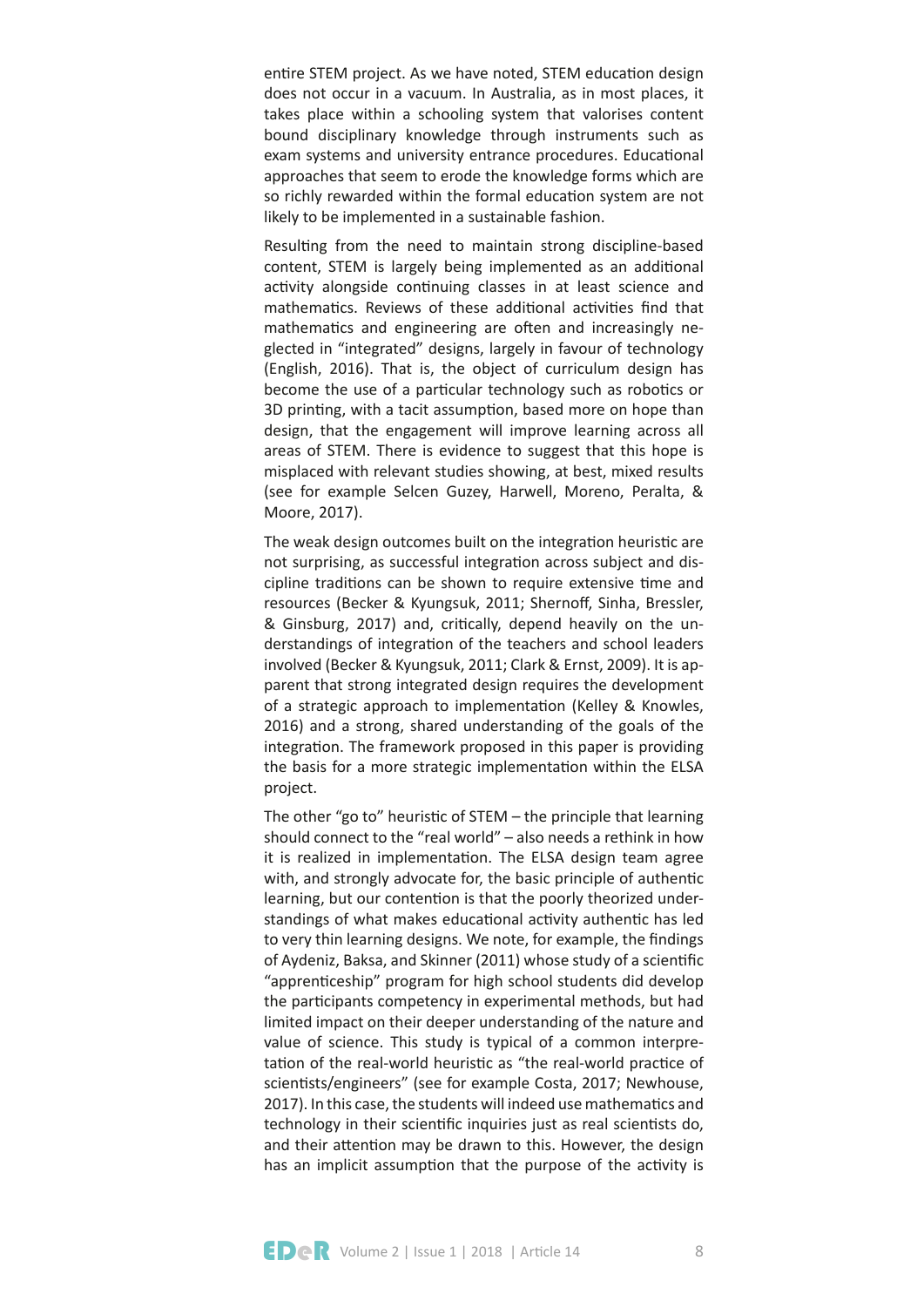to instil the disciplinary practices of science and does not bring about the discontinuity sought by STEM.

Another common realization of the real-world heuristic is an aphoristic call on new labour market skills. Writing in a professional school leadership journal, Costa (2017) for example, points to labour market forecasts suggesting that "almost all of the 30 fastest growing occupatons in the next decade will require some background in STEM" (p. 32) as the primary rationale for her claim that robotics is the "coveted E-ticket" to prosperity. Yet the link between robotic coding and the technology entangled jobs of the future is not as self-evident as it might appear. We note, for example, more complete analysis of the skills requirements being listed in job advertisements shows instead, a growing demand for apparently non-STEM skills like communication within STEM aligned occupations (The Foundaton for Young Australians, 2017). We note also the limitations of assuming that any new technology, or even any growing labour market trend, however well substantiated, will have universal appeal. Our argument is for a more nuanced conceptualization of real-world connections. Even as the STEM policy discourse is driven primarily by a perceived need for different forms of human capital within the labour market, there is a need for far richer understandings of what that capital is. STEM calls not simply for more people to be trained to fll the occupations we can perceive or use the nascent technologies that may or may not dominate our futures, it calls for the development of greater capacity for more people in our society to use the powerful tools and forms of reasoning that have emerged in the STEM fields since the enlightenment.

Ultimately, a major limitation of design heuristics as they are used to implement innovation on scale is that they are interpreted through the lens of existng methods and traditons. They are, in effect, "avatars" inserted into a social ecosystem (Abbott, 2005) that are then subject to the competitive pressures of that environment. Educational environments are so complex that it is unrealistic that all of the pressures can be anticipated and responses to them specified in a design. It is essential, therefore, to create "hinges" to connect the ecosystems of implementaton with those of designers and the policy discourses they represent. To develop such a hinge, ELSA sought a stronger theoretical foundation for thinking about the real-world context of STEM and found it in *practice theory*.

#### **The STEM Practices Framework 3.0**

In the previous section, we sought to describe the design research thinking on how to implement the nation-wide Early Learning STEM Australia project pilot at scale. The scale of the project, and its setting within a policy discourse that comes from outside of education, present particular challenges for sustainable and scalable implementaton. A key response has been to design ways in which to support educators who, ultmately, will be responsible for implementing the project without the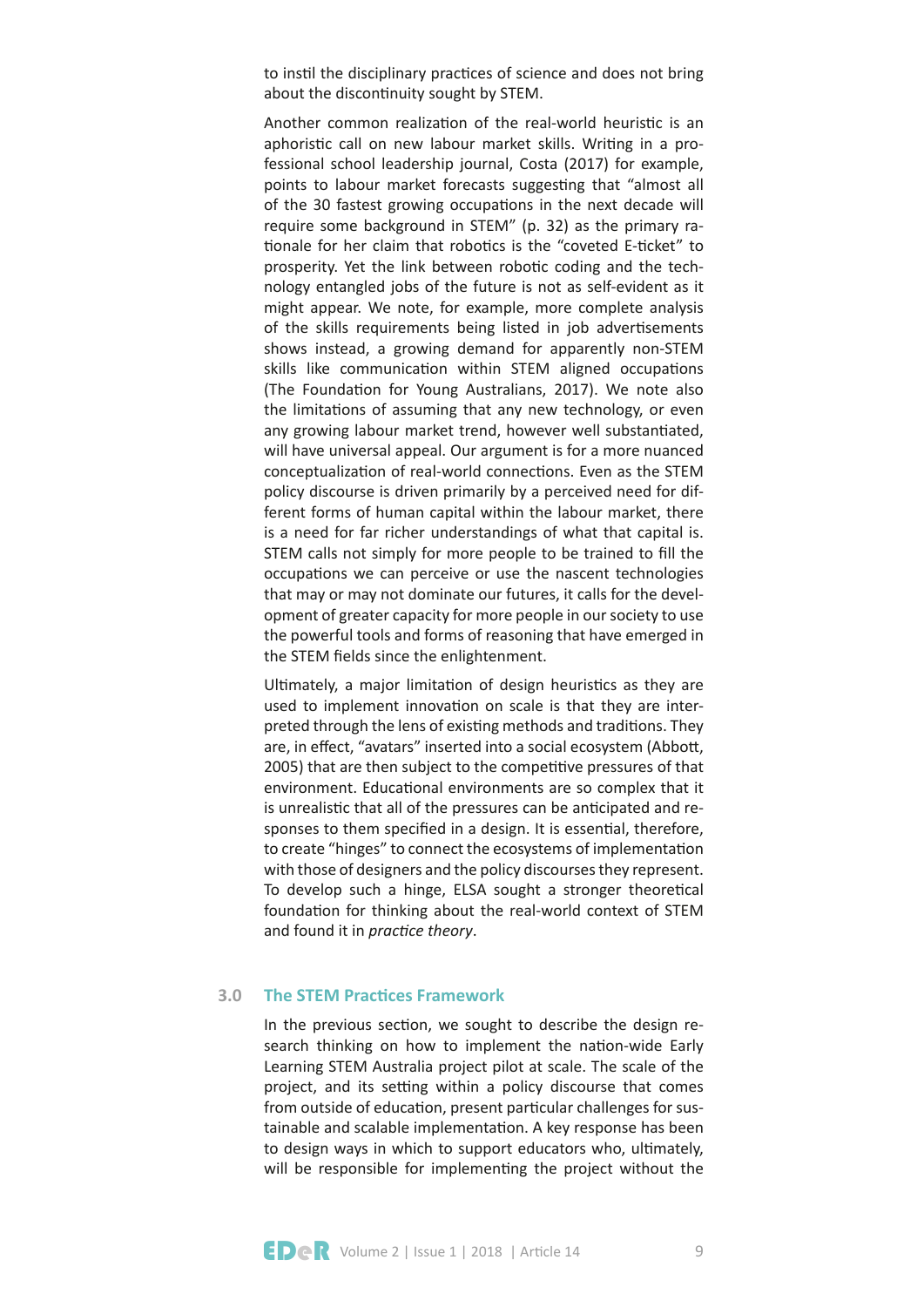beneft of signifcant access to [or contact with] the ELSA design research team. The approach taken has been to induct the educators into the design process. To support them as co-designers, the STEM Practices Framework was developed and is presented in this second half of the paper.

#### **Practice theory and practice architectures 3.1**

*Practice theory* is far from unified and might be thought of as a broad approach used by diverse social theorists to fnd an explanatory balance between individual human agency and the infuence of social structures (see for example Bourdieu, 1977; Giddens, 1979; Schatzki, 1996). In adopting this theoretical set, our conjecture is that the explanatory modes offered by practice theory also offer a productive way to think about and design with the real world connections of STEM learning. Our framework is particularly influenced by the educational application of practice theory through the *practice architectures* approach of Kemmis et al. (2014). Noting the tendency of our times to understand education as a technical process for producing "learning outcomes" from the raw materials of students themselves, this work instead brings the agency of students back into educational thinking. It argues that education, which is perhaps distinct from schooling, is about initiating students into *practices*, and fostering desired *practice architectures*.

In the model of Kemmis et al. (2014) practices are socially established forms of human activity. They are enabled and constrained by practice architectures, which are characteristic arrangements of actions and activities (doings). These 'doings' are comprehensible in terms of similarly characteristic arrangements of ideas and discourses (sayings), and through the arrangement of people and objects (relationships) (Mahon, Kemmis, Francisco, & Lloyd, 2016). That is, practices do not simply happen in "context" but are both influenced by and creative of the architecture of the language, activity and social structures in and through which they occur.

In developing the STEM Practices framework, we have adapted the model of Kemmis at al. (2014), highlighting, though, the importance of non-verbal *representaton* and reasoning within STEM. The STEM disciplines have long used symbolic and graphical representatons as important forms of meaning making and, as Lowrie (2014) has argued, specialized language is likely to be overshadowed by other forms of representation in the future. As such, our addition of representation to the practice architectures model serves only to highlight the diversity of semiotic practice within STEM. STEM reasoning has been harder to position.

Within the literature, reasoning is often discussed in association with language use (see for example Norenes & Ludvigsen, 2016; Selling, 2016) and so might also be a *saying*. Elsewhere, however reasoning is understood in terms of tool use (see for example Cobb, 2002; Nevile, Haddington, Heinemann, & Rauniomaa, 2014) and so might be seen to take place within the medium of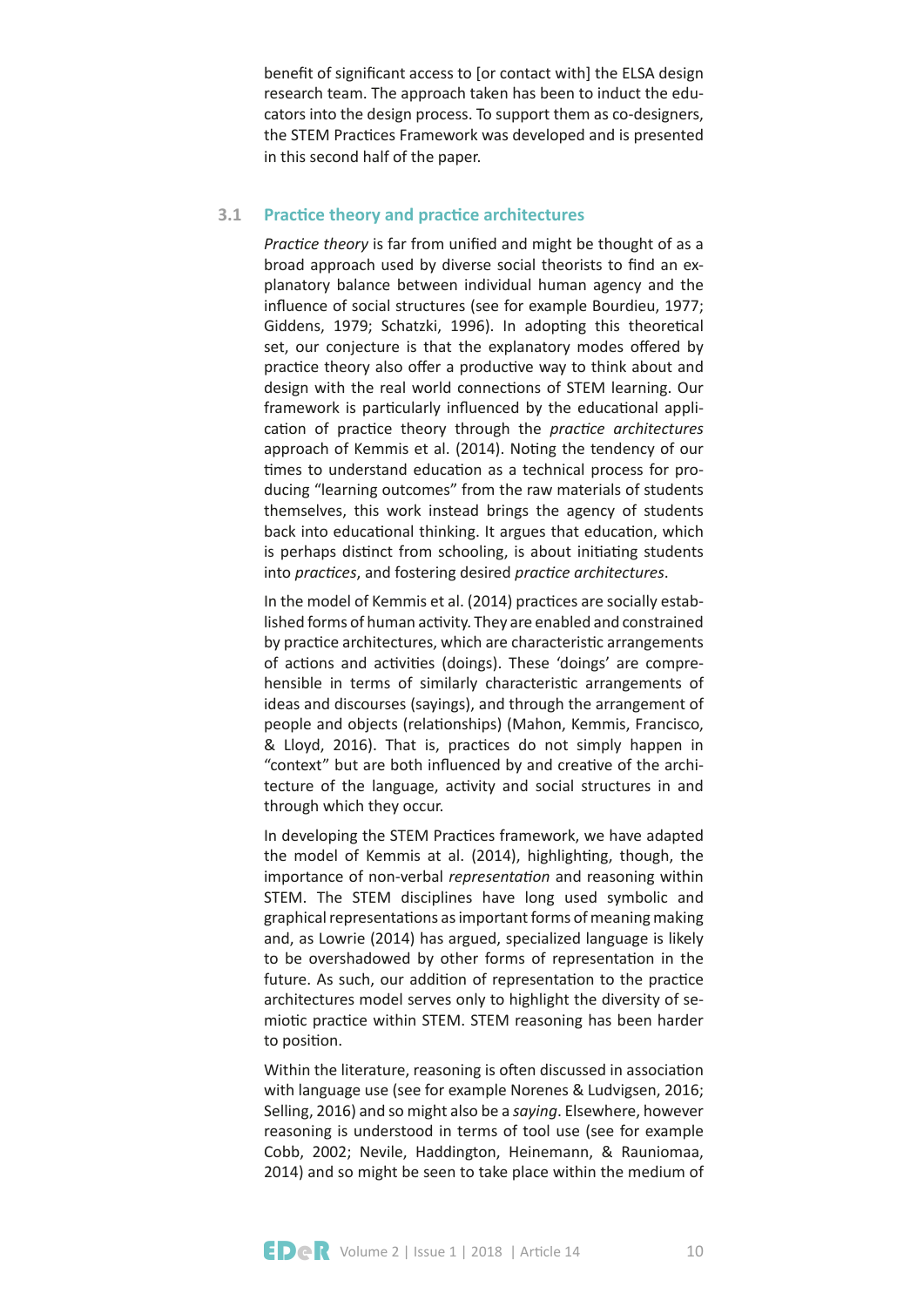activity and work. For this project, we have positioned reasoning alongside *sayings*. We suspect, however, that there would be value in exploring further how forms of STEM reasoning such as spatial or computational thinking might be understood within a design framework as an emergent property of activity involving both semiotic and physical space (see for example Abrahamson & Sánchez-García, 2016; Engeström, 2006). Many of our design team have come to refer to such forms of reasoning as a 'meta-practice' emerging from the interactions of sayings, doings and relatings.

learning, and one that provides a series of tangible contact dation for both principled practice knowledge and heuristics. As set out in Table 1, the practices framework supports educational designers to see the connections between the "sayings" of individuals and the social world of ideas or discourse; the "doings" of people and the social arrangement of material-economics; and the "relatings" of individual and the socio-political arrangements of people. This is a framework for the "why" of points for design. As such, it has the capacity to provide a foun-

|                     | The initiation<br>into practices of<br>the individual | <b>Medium</b>                           | The fostering of desired<br>practice architectures                       |                          |  |
|---------------------|-------------------------------------------------------|-----------------------------------------|--------------------------------------------------------------------------|--------------------------|--|
| Individual<br>world | Sayings,<br>Representation<br>and Reasoning           | Semiotic space,<br>language,<br>symbols | Individual and collective<br>self-expression,<br>discourse               |                          |  |
|                     | Doings                                                | Physical space,<br>activity and<br>work | A sustainable economy,<br>activity for self and<br>community development | The<br>world we<br>share |  |
|                     | Relatings                                             | Social space                            | Self-determination.<br>democratic society                                |                          |  |

*STEM Practices Table 1: Adapton of Kemmis's Practce Architectures framework*

#### **A foundation in STEM Practices 3.2**

The practice architecture approach has offered a productive way for our educational designers and educators to think about the nature of STEM learning. We have used this approach to provide a more substantial, robust design framework that is more sensitive to what is known about learning than simple heuristics like "real world learning". As set out in Table 2, we have identified a set of practices we see as core to STEM, and then asked our designers and educators to think about how those practices play out through semiotic, physical and social space in the practice architectures that are available to their children. This brings attention specifically to the real world of the child and the practice architectures with which they actually engage. An outcome of this in the app design has been a dance activity that highlights the STEM practice of identifying and using patterns.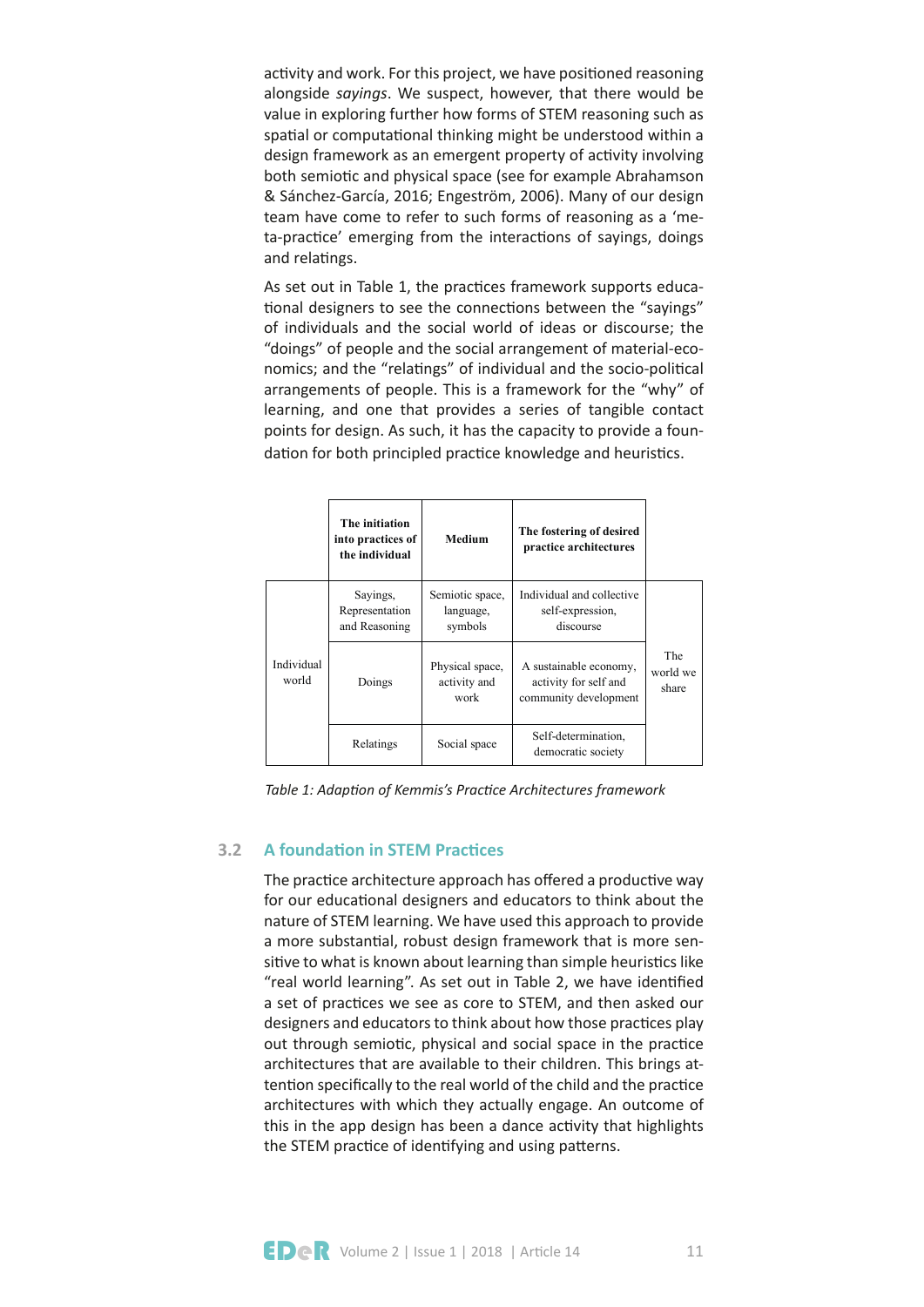|                     | The initiation into                                                                                                                                                                                                                        |                                                     | The fostering of                                                                                         |                          |
|---------------------|--------------------------------------------------------------------------------------------------------------------------------------------------------------------------------------------------------------------------------------------|-----------------------------------------------------|----------------------------------------------------------------------------------------------------------|--------------------------|
|                     | practices of the                                                                                                                                                                                                                           | Medium                                              | desired practice                                                                                         |                          |
|                     | individual                                                                                                                                                                                                                                 |                                                     | architectures                                                                                            |                          |
| Individual<br>world | <b>Ideas</b><br>Problem finding<br>Finding and<br>validating evidence<br>Questioning<br>Proposing<br>Designing and<br>building<br>Exploring and                                                                                            | Thinking,<br>communicating                          | Understanding how<br>the world works,<br>Finding ways to<br>make the world<br>hetter                     |                          |
|                     | challenging<br><b>Methods</b><br>Generating ideas<br>Processing<br>information<br>Encoding and<br>decoding<br>information<br>Using appropriate<br>language and<br>vocabulary<br>Using tools to<br>produce artefacts<br>Thinking critically | Designing, building,<br>experimenting,<br>modelling | A sustainable<br>economy,<br>community<br>development,<br>enjoying the world                             | The<br>world we<br>share |
|                     | <b>Values</b><br>Curiosity<br>Integrity<br>Imagination<br>Creativity<br>Teamwork<br>Persistence                                                                                                                                            | Working with others                                 | Participation in<br>democracy,<br>custodianship of<br>nature, innovation<br>and improving<br>human lives |                          |

**Table 2: STEM Practices** 

Notably this approach is not content-bound. This is not common in the wider discourse on STEM as can be seen in the various calls to broaden the acronym to include, for example, STEM(- Medicine), STE(Arts)M, or ST(Reading)EAM, which all suggest a continuing focus on discipline content. We would argue, in fact, that it is actually detrimental to the intent of STEM engagement to align STEM curriculum design with content domains such as science, technology, engineering or mathematics. The goal of enacting STEM Practices, in contrast, provides a way to think of diverse engagement with STEM without recourse to content. As such it supports thinking about STEM engagement by artists, doctors, and any other field that field or activity that makes use of STEM Practices. STEM connects to the real world not on the basis of disciplinary content, but through the diverse use of the sayings, doings and relatings of STEM practice (Kemmis et al., 2014).

We appreciate that a philosophy of moving away from a content base works particularly well in the early years context of ELSA where learning is associated with play-based engagement and intentional teaching rather than discipline content and curriculum syllabi. As Becker and Kyungsuk (2011) argued, an integrated approach to teaching STEM in the younger years appears easier since higher year levels are more confned by standardized assessments, structural limitations in schools, and issues of collaboration among teachers (Shernoff et al., 2017). However, we contend that an approach through STEM Practices has wider application. Most schools and education systems will continue to be overwhelmed by the challenge of integrating

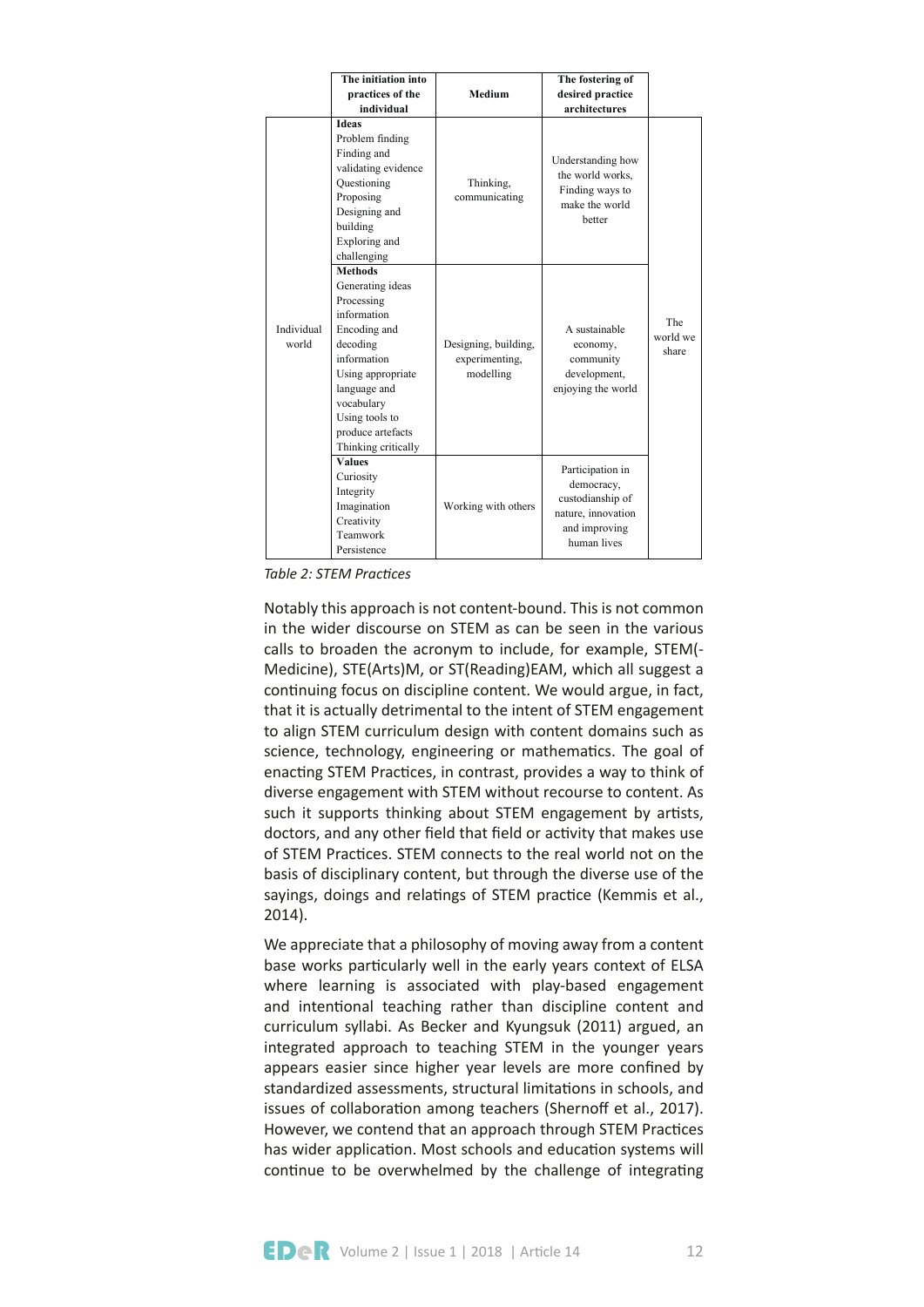discipline content into a STEM program if subjects within the acronym continue to drive initiatives.

The STEM Practices approach also appears more productive than the rather hit-and-miss approach of finding "contexts" that are relevant or engaging to the students. The contexts approach is a fraught endeavour that has too often been driven by unfounded assumptions like "girls will be engaged through the study of cosmetics". In contrast, this framework seeks to engage students in the use of STEM reasoning through the enactment of practices they can perceive to be authentic, even if those practices are not fun or entertaining. As such, the framework offers a very different way to conceptualize what real-world connections in STEM are.

#### A new heuristic: Experience, represent, apply **3.3**

The STEM Practice Framework operates as principled practice knowledge (Bereiter, 2014). We recognize, however, that while most of the teachers and educators we work with understand what STEM practices are about, it remains difficult for them to jump from those big concepts to practical action within their individual and child-driven learning environments. To address this, the framework also offers a heuristic as suggested by Janssen et al. (2015). The heuristic of "experience, represent, apply" (ERA) has been adopted from a pedagogical model first proposed by Lowrie and Patahuddin (2015) which described a way of designing learning opportunities in a manner aligned to how concepts are developed. The ERA model was developed to assist educators to focus on engaging students in the use of STEM practices through the enactment of practices they can perceive to be authentic.

The ERA heuristic asks designers and educators to create learning activities that use or enact forms of STEM practice in the context of real-world practice architectures. The three stages of the design are cyclic in nature, with the intent of each phase as follows and expressed in term of ELSA's app-based activity:

**Experience.** This is what children already know. Children's lived experiences are used as the foundaton for concept development through social engagement and language. Children will participate in a range of play-based, off-app experiences that provide opportunites for them to use language in ways that connect personal experiences with new understandings.

**Represent.** Children will play a variety of games on the apps to engage with, and represent, STEM concepts. These representations will include creating images, interpreting pictures, visualizing and using symbols. Children have opportunites to create their own representatons to use within the apps via the microphone and camera tools.

Applications. Children will build on their learning from the on-app activities through a range of off-app activities, guided by their educators and their families. Engagement with the visual and symbolic representatives on the app will also promote new child-centred play based experiences.

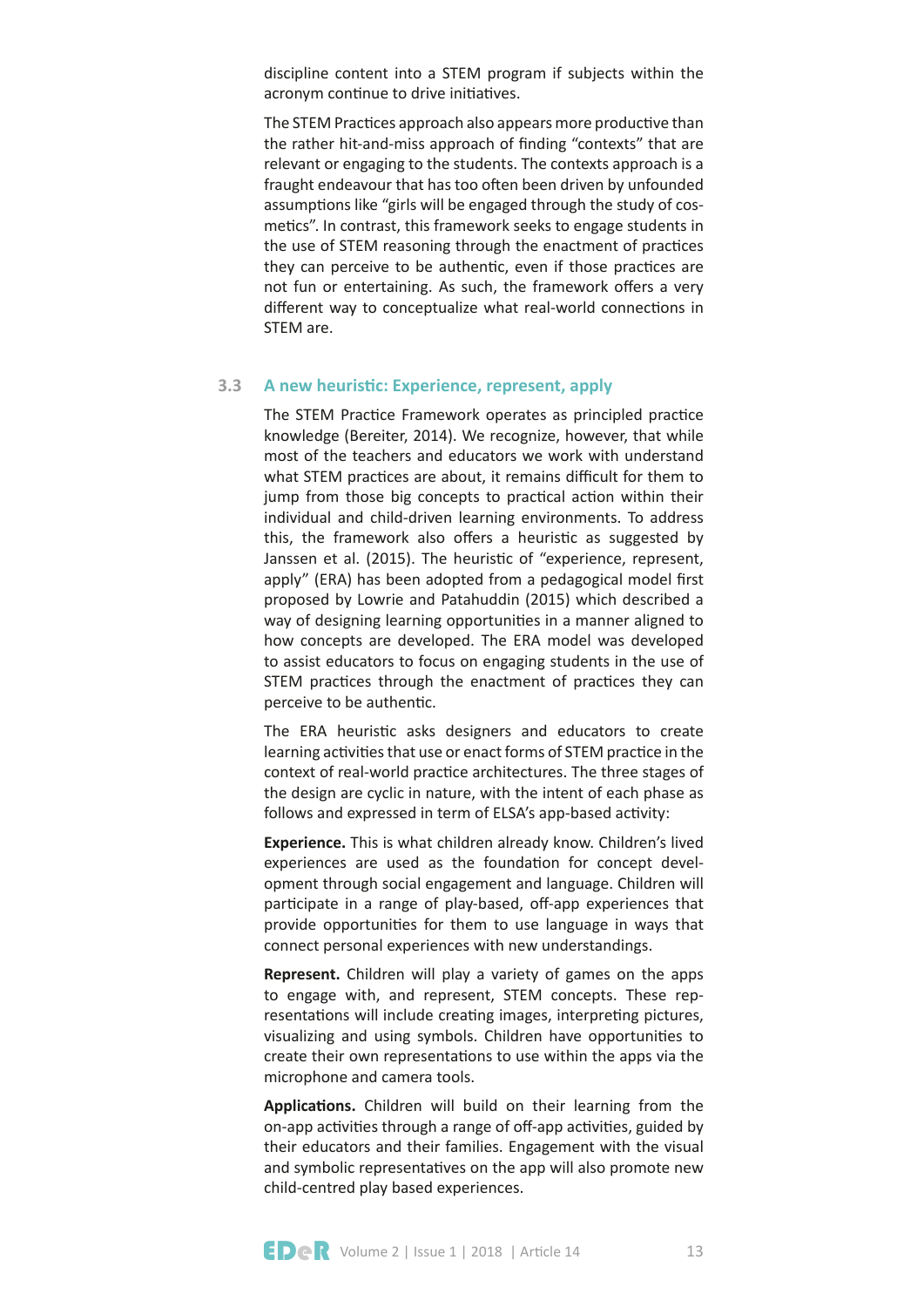Using this model, children are provided opportunites to *experience* a concept frst. This concept is then represented on the app in a game format. This engagement can then be followed with opportunities to *apply* the idea to their own environment. By way of example, children can experience copying a pattern in a story read by the educator about patterns in nature. They represent this on the tablet by copying the patern generated by one of the characters within the ELSA app. They then apply this by putting down the tablet and copying a pattern one of their friends has made using blocks. This application then feeds back into the next ERA cycle as children experience extending a pattern based on a new story.

Active engagement with the app is restricted to the "represent" component of the learning design. The "experience' activities are intended to scaffold student understanding, as well as encourage play-based curiosity to use the apps. In early year's settings, play and engagement are child-centred-consequently, the practices that pertain to the context (the saying, doings and relatings) need to be both acknowledged and valued. The "apply" component of STEM Practices are similarly important, since the children are likely to disengaged with the digital resources at any time, of their own choosing.

#### 'Jamming' with the ERA heuristic **3.4**

The STEM Practices Framework and the ERA heuristic have now been used extensively in both app design and piloting in the first year of the nation-wide ELSA project. The design phase for the ELSA apps themselves has been carried out by the expert team described earlier in this paper. This team included a number of early learning educators, but it did not engage all 100 early learning sites in the pilot. The implementation into those pilot sites, however, has taken the form of a second iteration of the design process, with the educators from those sites being regarded and engaged as co-designers of the activity around the apps. In this sense, the professional development offered to educators from the pilot sites has tended to take the form of a design "jam", with the educators being asked to design learning activities for their context using the STEM Practice framework and the ERA heuristic. The app is provided as a resource offering a partial opportunity to "represent" STEM practices.

An analysis of the products of these educator design jams has shown that the model provides sufficient conceptual and pedagogic structure for educators to design complex and effective learning activities despite often limited content knowledge. It has allowed the ELSA project an alternative to teaching the "content" frst – an approach that would simply not work at scale. Instead, the project has progressed through design discussions around the two parts of the model. The frst ELSA app, for example, is associated with engagement with paterns and relationships. The STEM Practices Framework has provided ways to discuss the practices associated with patterns and so move the object of teacher attention. These practices include matching (one-to-one correspondence), sorting, comparing and

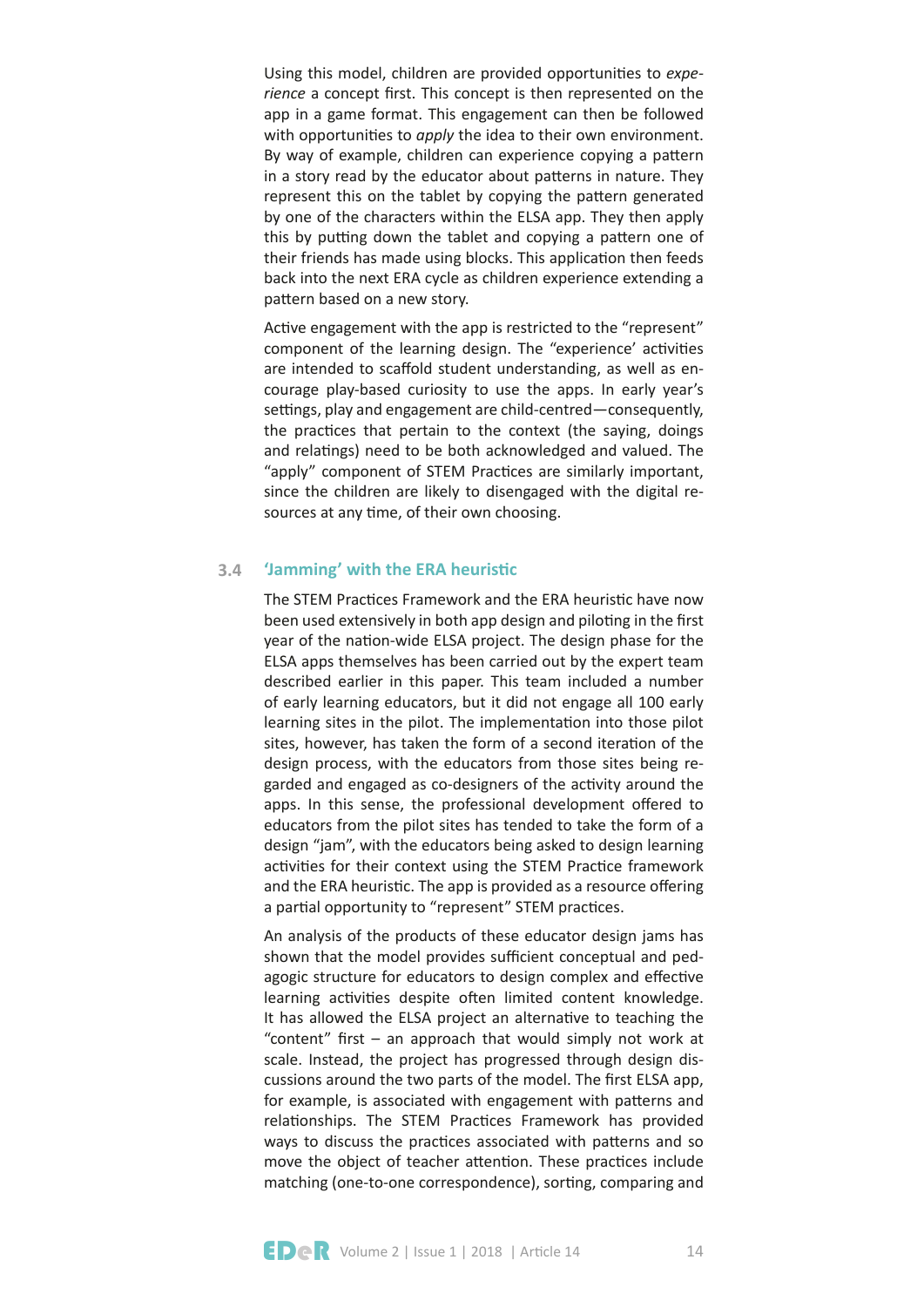ordering. Educators in the design jams have responded to this well. It is evident that they recognize these practices, and they can project them into their learning spaces without needing to develop the associated mathematical content knowledge.

A central feature of the frst app is a game in which the children build a dance sequence. To engage the educators in the design process, this concept is introduced to them before they see the app. They are asked to design an activity for themselves that uses dance as an opportunity to learn about paterns. An example of the thinking from this process can be seen in Figure 1. Here we see that educators are quickly able to see the possibility for diferent dance moves to be used to form simple and complex paterns.

The educators were then able to use the STEM Practices Framework and ERA heuristic to generate a design-architecture to take the activity further. Figures 2 and 3 summarize the typical outcomes of this design work. The value of the concept of practice architectures is also seen here in the way it shifts the focus from simple paterns, as seen in the early design, to a consideration of how STEM practices are in play in different contexts.

#### **Conclusion 4.0**

In describing the development and use of the STEM Practices Framework, this paper has provided an illustration of how socio-cultural theory might provide a useful foundation for large-scale design in STEM. Further research, however is needed in ELSA and in other projects. So far, our educators have been able to use the framework to follow the design logic and to understand that STEM practices have utility in practice architectures as diverse as research science, industry skills and the dance of a child. Yet to be seen, however, is the utlity of the framework in supporting educators to develop their own learning designs beyond the ELSA project.

#### **References 5.0**

- Abbott, A. (2005). Linked Ecologies: States and Universities as Environments for Professions. Sociological Theory, 23(3), 245-274. doi:10.1111/j.0735-2751.2005.00253.x
- Abrahamson, D., & Sánchez-García, R. (2016). Learning is moving in new ways: The ecological dynamics of mathematics education. Journal of the Learning Sciences, 25(2), 203-239. doi:1 0.1080/10508406.2016.1143370
- Asunda, P. A., & Matvo, J. (2017). integrated STEM: a new primer for teaching technology education. Technology & Engineering Teacher, 76(5), 14-19.
- Aydeniz, M., Baksa, K., & Skinner, J. (2011). Understanding the impact of an apprenticeship-based scientific research program on high school students' understanding of scientific inquiry. Journal of Science Education and Technology, 20(4), 403-421. doi:10.1007/s10956-010-9261-4

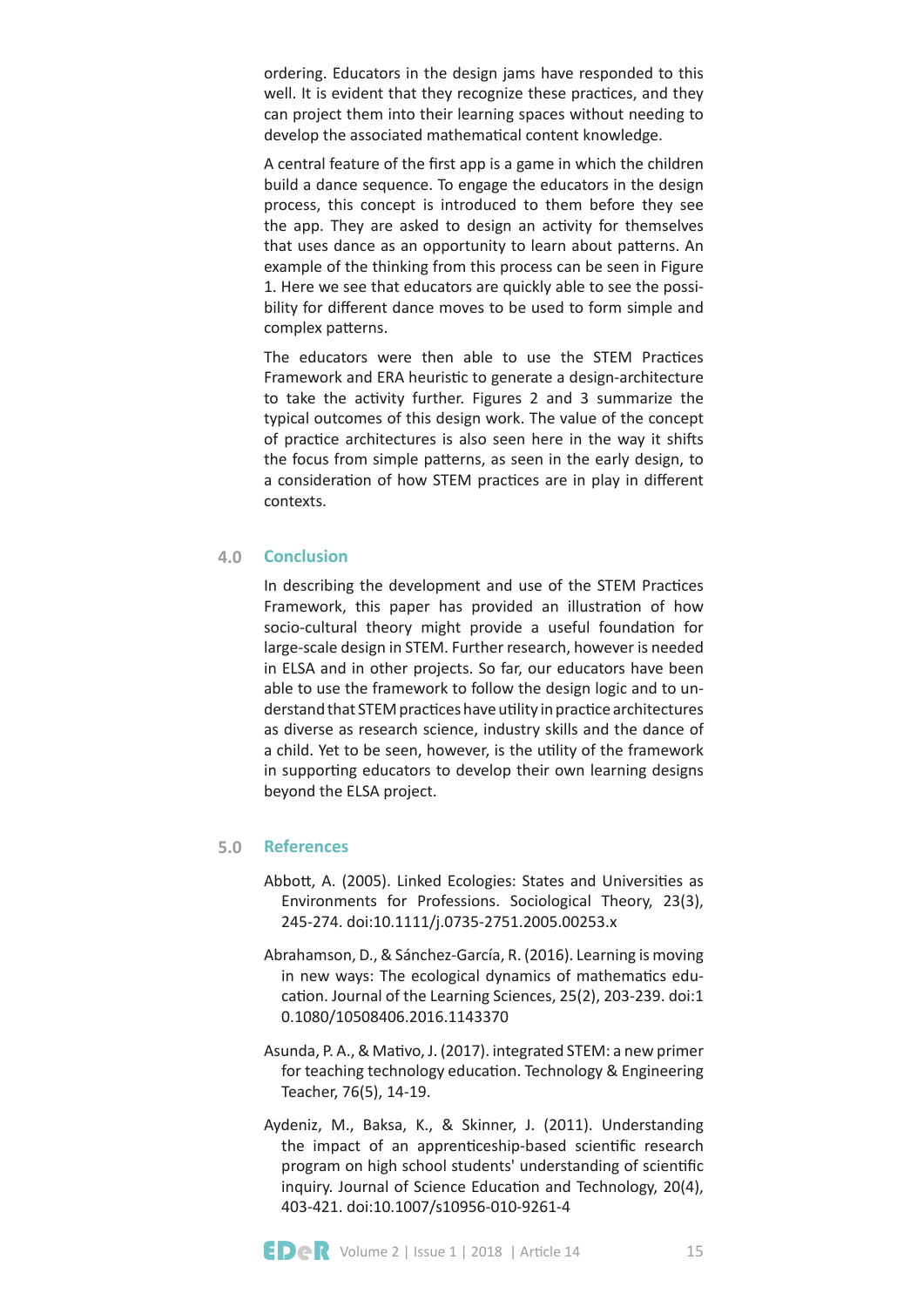- Ball, S. J. (2003). The teacher's soul and the terrors of performativity. Journal of Education Policy, 18(2), 215-228.
- Becker, K., & Kyungsuk, P. (2011). Effects of integrative approaches among science, technology, engineering, and mathematics (STEM) subjects on students' learning: A preliminary meta-analysis. Journal of STEM Education: Innovations & Research, 12(5/6), 23-37.
- Belonging, being and becoming: The early years learning framework for Australia. (2009). Retrieved from https://docs. education.gov.au/system/files/doc/other/belonging being and becoming the early years learning framework for australia.pdf
- Bereiter, C. (2014). Principled practical knowledge: Not a bridge but a ladder. Journal of the Learning Sciences, 23(1), 4-17. do i:10.1080/10508406.2013.812533
- Blumenfeld, P., Fishman, B. J., Krajcik, J., Marx, R. W., & Soloway, E. (2000). Creating usable innovations in systemic reform: Scaling up technology-embedded project-based science in urban schools. Educational Psychologist, 35(3), 149-164.
- Bourdieu, P. (1977). Outline of a theory of practice. Cambridge: Cambridge University Press.
- Bransford, J. D., Brown, A. L., & Cocking, R. R. (1999). How people learn: Brain, mind, experience and school. Washington, DC: Natinal Academy Press.
- Britton, G. M. (2017). Co-design and social innovation: Connections, tensions and opportunities.
- Carter, L. (2017). National innovation policy and public science in Australia. Cultural Studies of Science Education, 1-14. doi:10.1007/s11422-017-9843-z
- Clark, A. C., & Ernst, J. (2009). Gaming Research for Technology Education. Journal of STEM Education: Innovations & Research, 10(1), 25-30.
- Clements, D. H. (2007). Curriculum research: Toward a framework for "research-based curricula". Journal for Research in Mathematics Education, 38(1), 35-70.
- Clements, D. H. (2008). Design experiments and curriculum research. In A. E. Kelly, R. A. Lesh, & J. Y. Baek (Eds.), Handbook of Design Research Methods in Education: Innovations in Science, Technology, Engineering and Mathematics Learning and Teaching (pp. 3-18). New York: Routledge.
- Cobb, P. (2002). Reasoning with tools and inscriptons. Journal of the Learning Sciences, 11(2-3), 187-215.
- Cobb, P., Confrey, J., & diSessa, A. (2003). Design experiments in educational research. Educational Researcher, 32(1), 9.
- Coburn, C. E. (2003). Rethinking scale: Moving beyond numbers to deep and lasting change. Educational Researcher, 32(6), 3-12. doi:10.3102/0013189X032006003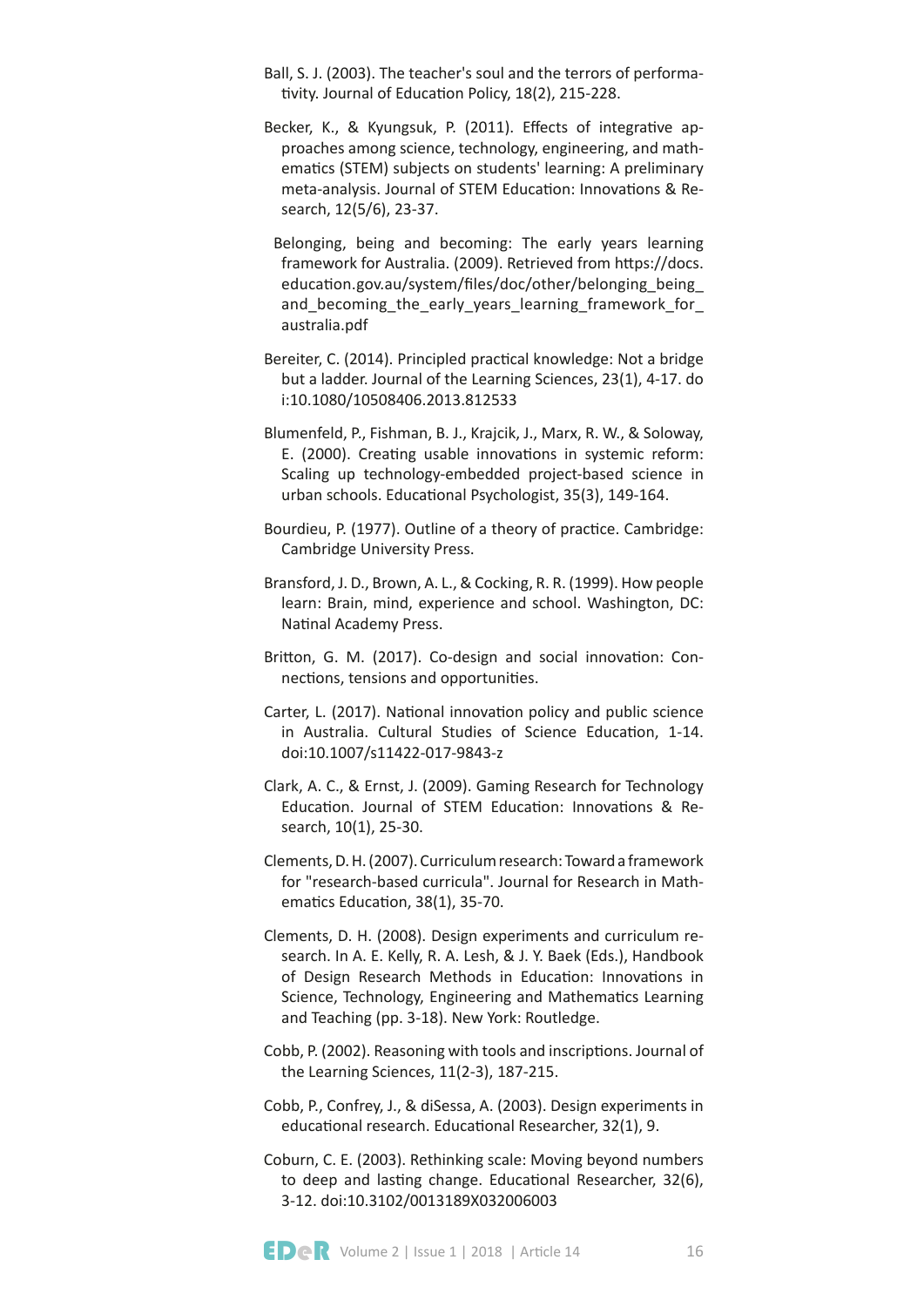- Committee on STEM Education, N. S. a. T. C. (2013). Federal science, technology, engineering and mathematics (STEM) education: 5-year strategic plan. Retrieved from http://www. whitehouse.gov/sites/default/files/microsites/ostp/stem\_ stratplan\_2013.pdf
- Commonwealth of Australia. (2015). Vision for a Science Naton. Responding to Science, Technology, Engineering and Mathematics: Australia's Future Retrieved from www.science.gov. au/scienceGov/news/Documents/VisionForAScienceNaton. docx
- Commonwealth of Australia Department of the Prime Minister and Cabinet. (2015). National innovation and science agenda. Retrieved from https://www.innovation.gov.au/system/files/ case-study/Natonal%20Innovaton%20and%20Science%20 Agenda%20-%20Report.pdf
- Connell, R. (2013). The neoliberal cascade and education: an essay on the market agenda and its consequences. Critical Studies in Educaton, 54(2), 99-112. doi:10.1080/17508487. 2013.776990
- Costa, C. (2017). Robotics k-12 and your district: The essence of stem education and the e-ticket to unlimited possibilities. Leadership, 46(4), 32-35.
- Davidson, S., & Potts, J. (2016). A New Institutional Approach to Innovation Policy. Australian Economic Review, 49(2), 200-207. doi:10.1111/1467-8462.12153
- Education Council. (2015). National stem school education strategy: A comprehensive plan for science, technology, engineering and mathematcs educaton in Australia. Retrieved from htp://www.educatoncouncil.edu.au/site/DefaultSite/ flesystem/documents/Natonal%20STEM%20School%20Education%20Strategy.pdf
- Engeström, Y. (2006). Activity theory and expansive design. In S. Bagnara & G. C. Smith (Eds.), Theories and practice in interaction design. (pp. 3-23). Mahwah, NJ, US: Lawrence Erlbaum Associates Publishers.
- English, L. D. (2016). STEM education K-12: perspectives on integration. International Journal of STEM Education, 3.
- English, L. D. (2017). Advancing Elementary and Middle School STEM Education. International Journal of Science & Mathematics Education, 15, 5-24. doi:10.1007/s10763-017-9802-x
- English, L. D., King, D., & Smeed, J. (2017). Advancing integrated STEM learning through engineering design: Sixth-grade students' design and construction of earthquake resistant buildings. Journal of Educational Research, 110(3), 255-271. doi:10.1080/00220671.2016.1264053
- Fishman, B., Marx, R. W., Blumenfeld, P., Krajcik, J., & Soloway, E. (2004). Creatng a framework for research on systemic technology innovations. Journal of the Learning Sciences, 13(1), 43-76.

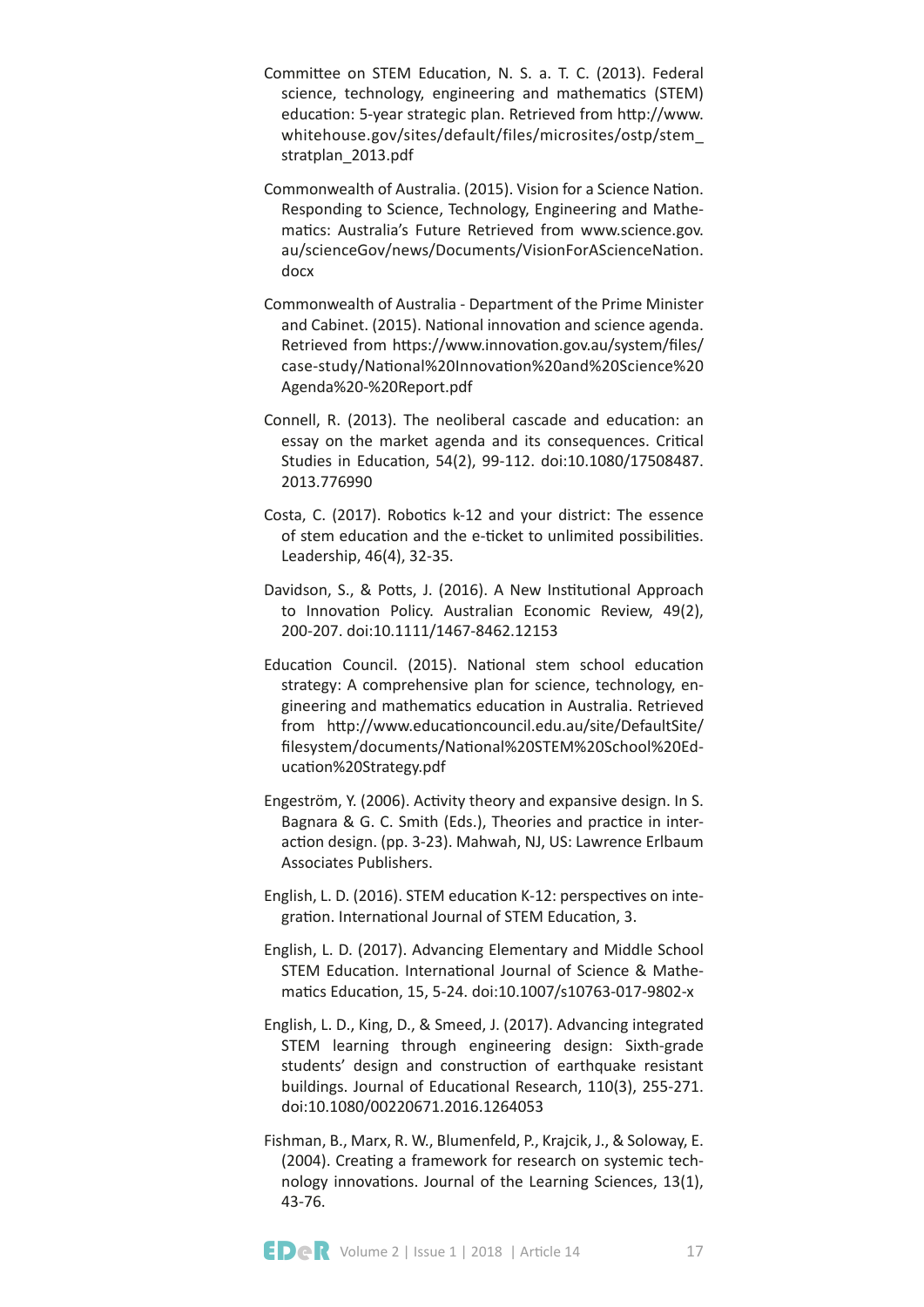- Giddens, A. (1979). Central problems in social theory : action, structure and contradiction in social analysis. Berkeley, CA.: University of California Press.
- Gigerenzer, G., & Gaissmaier, W. (2011) Heuristic decision making. Vol. 62. Annual Review of Psychology (pp. 451-482).
- Honey, M., Pearson, G., & Schweingruber, A. (2014). STEM integration in K-12 education: status, prospects, and an agenda for research. Washington: National Academies Press.
- Janssen, F., Westbroek, H., & Doyle, W. (2015). Practicality studies: How to move from what works in principle to what works in practice. Journal of the Learning Sciences, 24(1), 176-186. doi:10.1080/10508406.2014.954751
- Kelley, T. R., & Knowles, J. G. (2016). A conceptual framework for integrated STEM education. International Journal of STEM Educaton, 3(1), 1-11. doi:10.1186/s40594-016-0046-z
- Kelly, A. E., Baek, J. Y., Lesh, R. A., & Bannan-Ritland, B. (2008). Enabling innovations in education and sustematizing thier impact. In A. E. Kelly, R. A. Lesh, & J. Y. Baek (Eds.), Handbook of Design Research Methods in Education: Innovations in Science, Technology, Engineering and Mathematics Learning and Teaching (pp. 3-18). New York: Routledge.
- Kemmis, S., Wilkinson, J., Edwards-Groves, C., Hardy, I., Grootenboer, P., & Bristol, L. (2014). Changing practices, changing education. Singapore: Springer.
- Leonard, S. N., Fitzgerald, R., & Riordan, G. (2016). Using developmental evaluaton as a design thinking tool for curriculum innovation in professional higher education. Higher Education Research & Development, 35(2), 309-321. doi:10.1080/07294 360.2015.1087386
- Leonard, S. N., & Roberts, P. (2016). No time to think: The impact of the logics of new public management on teacher pre-professional learning. Journal of Education Policy, 31(2), 142-160. doi:10.1080/02680939.2015.1047801
- Lowrie, T. (2014). An educational practices framework: The potential for empowerment of the teaching profession. Journal of Education for Teaching, 40(1), 34-46.
- Lowrie, T. (2011). "If this was real": Tensions between using genuine artefacts and collaborative learning in mathematics tasks. Research in Mathematics Education, 13(1), 1-16. doi:10 .1080/14794802.2011.550707
- Lowrie, T., & Patahuddin, S. M. (2015). ELPSA as a Lesson Design Framework. Journal on Mathematics Education, 6(2), 77-92.
- Mahon, K., Kemmis, S., Francisco, S., & Lloyd, A. (2016). Introduction: Practice theory and the theory of practice architectures Exploring Education and Professional Practice: Through the Lens of Practice Architectures (pp. 1-30).

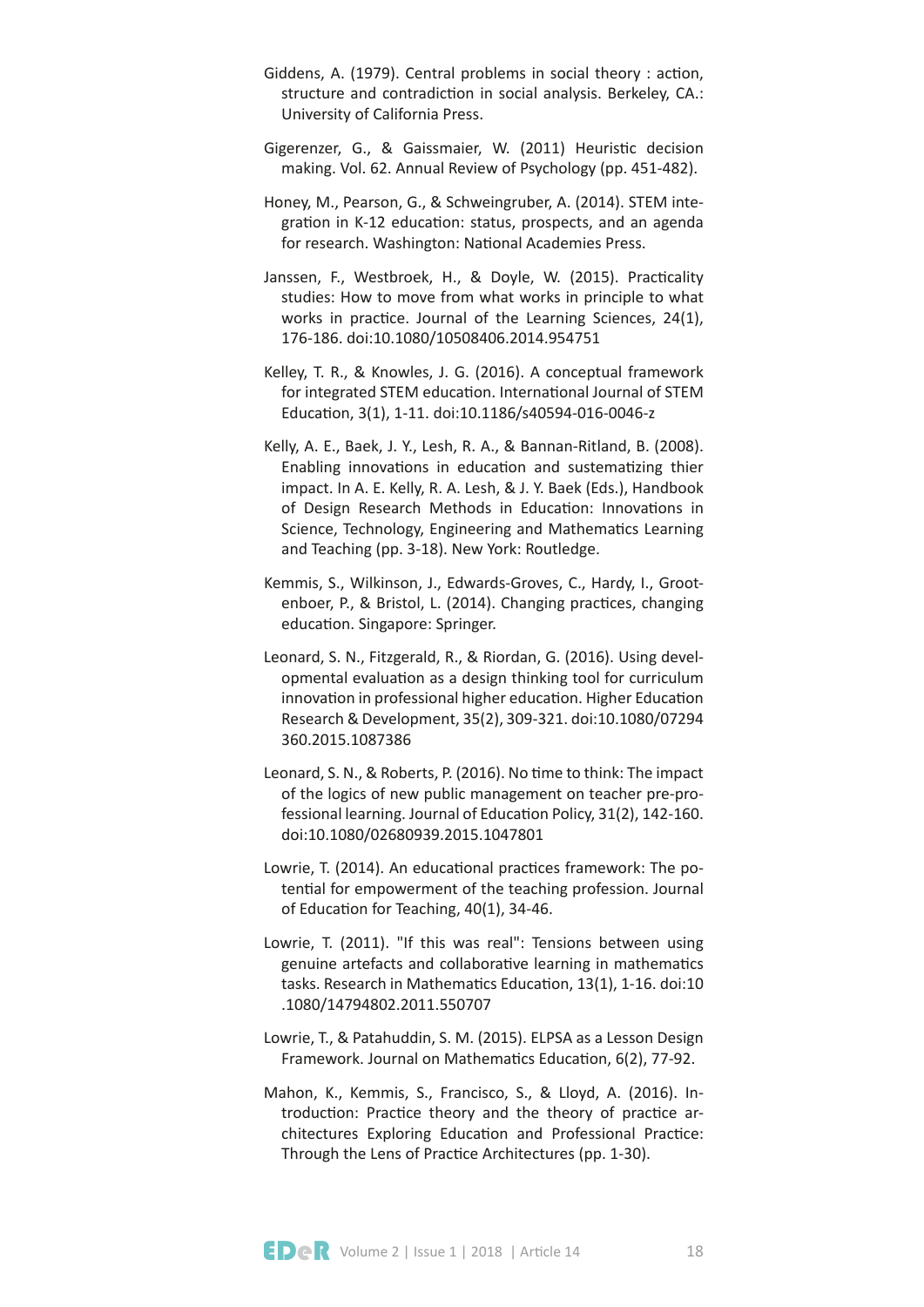- Marginson, S., Tytler, R., Freeman, B., & Roberts, K. (2013). STEM: country comparisons. Melbourne: Australian Council of Learned Academies.
- Nevile, M., Haddington, P., Heinemann, T., & Rauniomaa, M. (2014). On the interactional ecology of objects Interacting with Objects: Language, Materiality, and Social Activity (pp. 3-26). Amsterdam: John Benjamins Publishing Company.
- Newhouse, C. P. (2017). Stem the boredom: Engage students in the australian curriculum using ict with problem-based learning and assessment. Journal of Science Education and Technology, 26(1), 44-57. doi:10.1007/s10956-016-9650-4
- Norenes, S. O., & Ludvigsen, S. (2016). Language use and participation in discourse in the mathematics classroom: When students write together at an online website. Learning, Culture and Social Interaction, 11, 66-84. doi:10.1016/j. lcsi.2016.05.003
- OECD. (2014). OECD Science, Technoloy and Industry Outlook 2014: OECD Publishing.
- Office of the Chief Scientist. (2014). Science, Technology, Engineering and Mathematics: Australia's Future. Canberra: Australian Government
- Patton, M. Q. (1994). Developmental evaluation. Evaluation Practice, 15(3), 311-319. doi:10.1016/0886-1633(94)90026-4
- Patton, M. Q. (2015). What is essential in developmental evaluation? On integrity, fidelity, adultery, abstinence, impotence, long-term commitment, integrity, and sensitivity in implementing evaluation models. American Journal of Evaluation, 37(2), 250-265. doi:10.1177/1098214015626295
- Penuel, W. R., Fishman, B. J., Cheng, B. H., & Sabelli, N. (2011). Organizing research and development at the intersection of learning, implementation, and design. Educational Researcher, 40(7), 331-337. doi:10.3102/0013189X11421826
- PwC Australia. (2015). A Smart Move: Future-proofing Australia's workforce by growing skills in science, technology, engineering and maths (STEM): PricewaterhouseCoopers.
- Richter, C., & Allert, H. (2017). Design as critcal engagement in and for education. EDeR - Educational Design Research, 1(1), 1-20. doi:htp://dx.doi.org/10.15460/eder.1.1.1023
- Rocard, M., Csermely, P., Jorde, D., Lenzen, D., Walberg-Henriksson, H., & V., H. (2007). Science educaton NOW: A renewed education for the future of Europe. Retrieved from www.ec.europa.eu/research/science-society/document\_ library/pdf\_06/report-rocard-on-science-educaton\_en.pdf
- Sarama, J., & Clements, D. H. (In Press). Interventions in early mathematics: Avoiding pollution and dilution. Advances in Child Development and Behavior. doi:10.1016/ bs.acdb.2017.03.003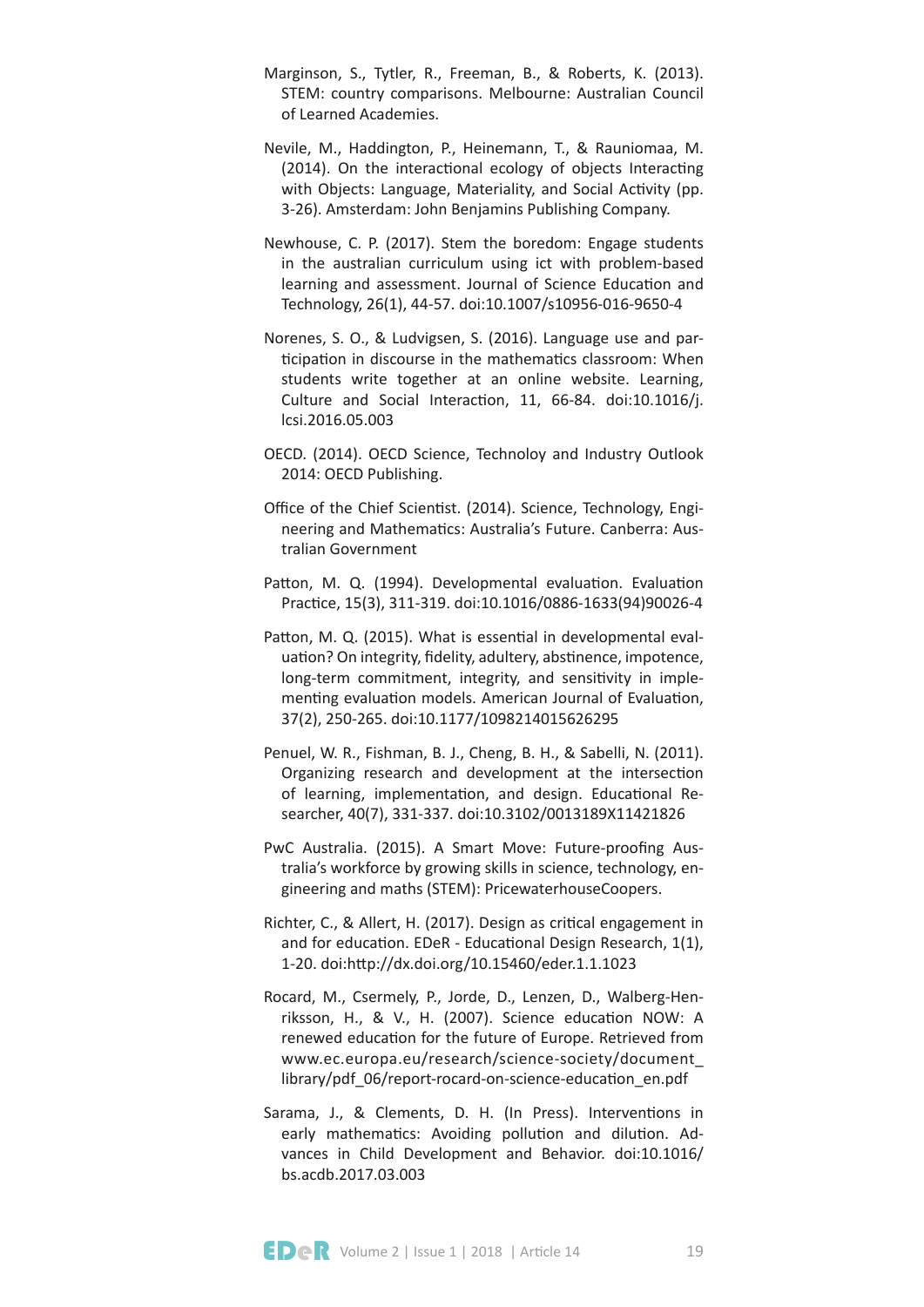- Schatzki, T. R. (1996). Social practices : a Wittgensteinian approach to human activity and the social: Cambridge University Press.
- Science Technology and Innovation Council. (2013). Canada's science, technology and innovation system: Aspiring to global leadership. Retrieved from http://www.stic-csti.ca/eic/site/ stc-cst.nsf/vwapj/wStateOfTheNaton2012-may16-eng.pdf/\$fle/StateOfTheNaton2012-may16-eng.pdf
- Selcen Guzey, S., Harwell, M., Moreno, M., Peralta, Y., & Moore, T. J. (2017). The impact of design-based stem integration curricula on student achievement in engineering, science, and mathematics. Journal of Science Education and Technology, 26(2), 207-222. doi:10.1007/s10956-016-9673-x
- Selling, S. K. (2016). Learning to represent, representing to learn. Journal of Mathematical Behavior, 41, 191-209. doi:10.1016/j. jmathb.2015.10.003
- Sheridan, K. M., Halverson, E. R., Litts, B. K., Brahms, L., Jacobs-Priebe, L., & Owens, T. (2014). Learning in the making: A comparative case study of three makerspaces. Harvard Educatonal Review, 84(4), 505-531. doi:10.17763/ haer.84.4.brr34733723j648u
- Shernoff, D., Sinha, S., Bressler, D., & Ginsburg, L. (2017). Assessing teacher education and professional development needs for the implementation of integrated approaches to STEM education. International Journal of STEM Education, 4(13), 1-16.
- Sotiriou, S., Riviou, K., Cherouvis, S., Chelioti, E., & Bogner, F. X. (2016). Introducing large-scale innovation in schools. Journal of Science Education and Technology, 25(4), 541-549. doi:10.1007/s10956-016-9611-y
- Stanford, C., Cole, R., Froyd, J., Henderson, C., Friedrichsen, D., & Khatri, R. (2017). Analysis of propagaton plans in nsf-funded education development projects. Journal of Science Education and Technology, 26(4), 418-437. doi:10.1007/s10956-017-9689-x
- The Foundaton for Young Australians. (2017). The new work order: Ensuring young Australians have skills and experience for the jobs of the future, not the past. Retrieved from htps:// www.fya.org.au/wp-content/uploads/2015/08/fya-future-ofwork-report-fnal-lr.pdf
- Yoon, S. A., & Hmelo-Silver, C. E. (2017). What do learning scientists do? A survey of the ISLS membership. Journal of the Learning Sciences, 26(2), 167-183. doi:10.1080/10508406.20 17.1279546

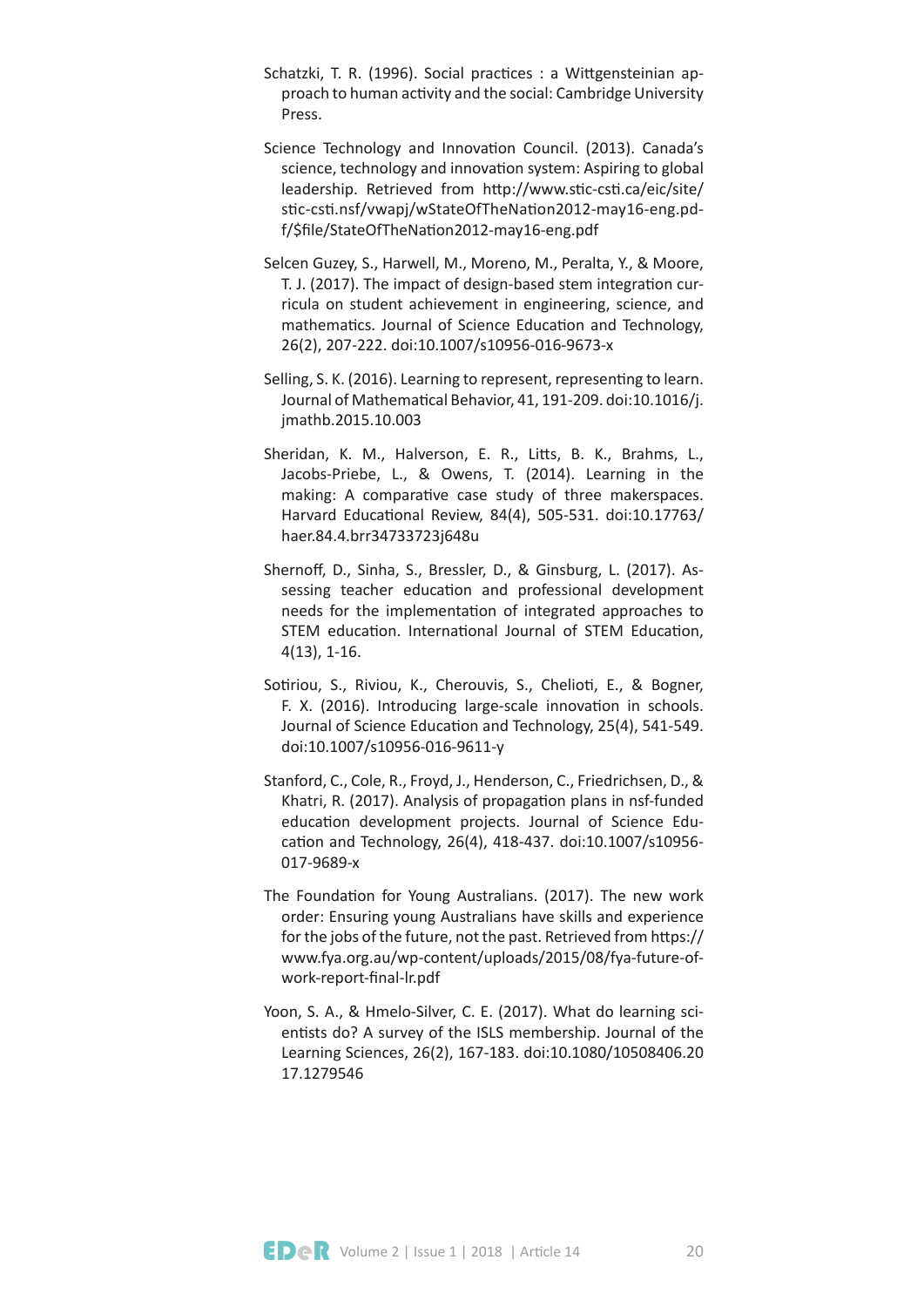**Thomas Lowrie** is Centenary Research Professor and Director of the STEM Education Research Centre at the University of Canberra. His research focuses on the affordances on spatial reasoning in promoting STEM learning and engagement. **Author Profles**

> **Simon Leonard** is Associate Professor of STEM Education and Director of the Samsung SMARTSchool at the University of South Australia. His research focuses on the translation of educational research to policy and practice through design and teacher professional learning.

> **Robert Fitzgerald** is Pro Vice-Chancellor Education Strategy and Professor of Education at Charles Darwin University. His research focuses on co-design in technology enhanced learning environments including augmented reality and learning space design.

## **Professor Thomas Lowrie** Centenary Research Professor STEM Education Research Centre University of Canberra 11 Kirinari St Bruce ACT 2617 Australia [thomas.lowrie@canberra.edu.au](mailto:thomas.lowrie%40canberra.edu.au?subject=) [canberra.edu.au/about-uc/facultes/educaton/staf/tom-lowrie](https://www.canberra.edu.au/about-uc/faculties/education/staff/tom-lowrie) **Authors Details**

## **Associate Professor Simon Leonard**

Associate Professor of STEM Education School of Education University of South Australia GPO Box 2471 Adelaide, South Australia 5001 Australia [simon.leonard@unisa.edu.au](mailto:simon.leonard%40unisa.edu.au?subject=) [people.unisa.edu.au/simon.leonard](http://people.unisa.edu.au/Simon.Leonard)

### **Professor Robert Fitzgerald**

Pro Vice-Chancellor Education Strategy Charles Darwin University Darwin, Northern Territory, 0909 Australia [robert.ftzgerald@cdu.edu.au](mailto:robert.fitzgerald%40cdu.edu.au?subject=) [cdu.edu.au](https://www.cdu.edu.au/)

**Associate Professor Geof Woolcot** Associate Professor of Mathematics and Science Education **Text-Mentor Details**

Southern Cross University School of Education Military Rd, Lismore NSW 2480 Australia geoff.woolcott@scu.edu.au [scu.edu.au](https://www.scu.edu.au/)